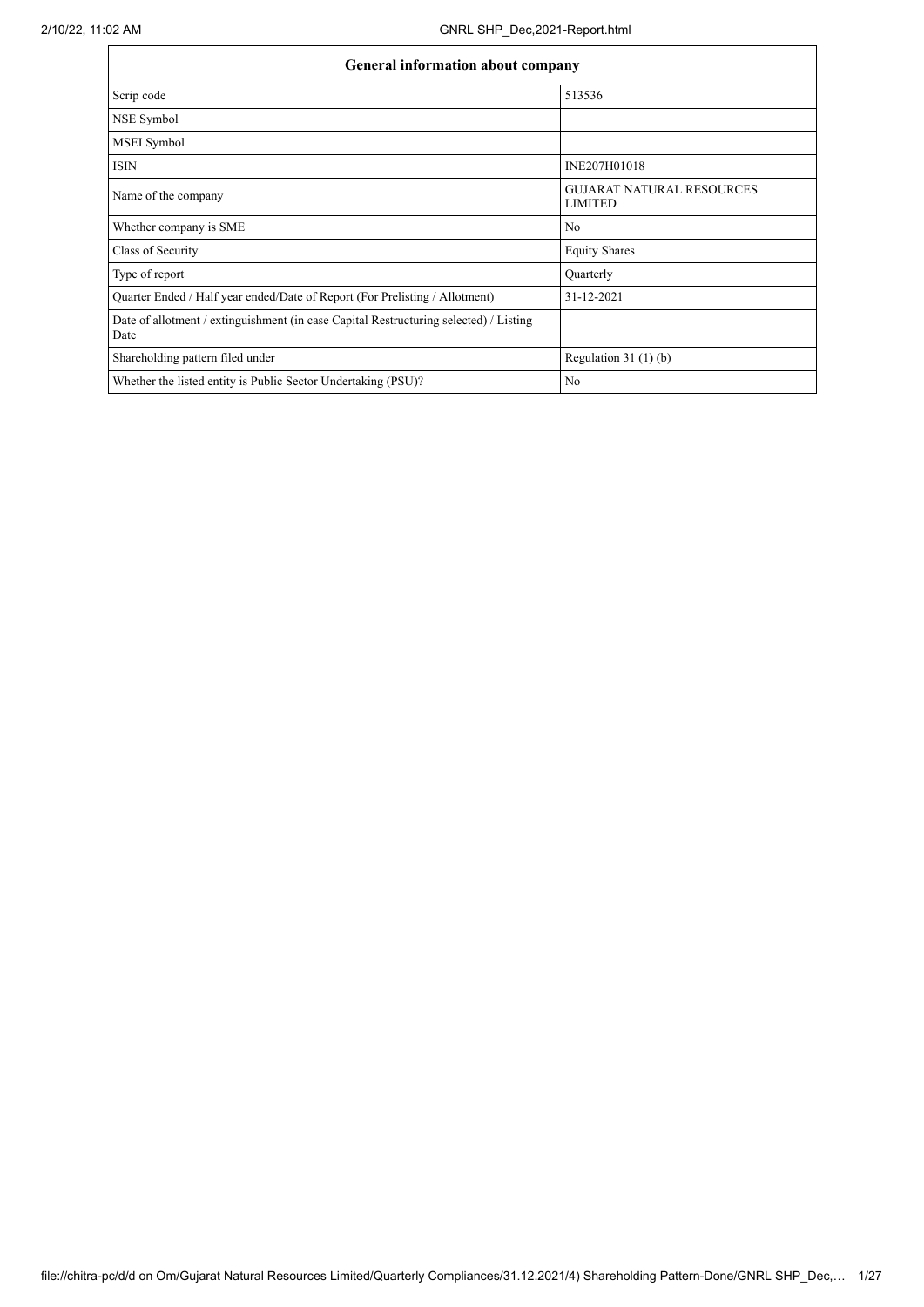|                 | <b>Declaration</b>                                                                        |                |                                |                       |                             |  |  |  |  |  |  |  |
|-----------------|-------------------------------------------------------------------------------------------|----------------|--------------------------------|-----------------------|-----------------------------|--|--|--|--|--|--|--|
| Sr.<br>No.      | Particular                                                                                | Yes/No         | Promoter and<br>Promoter Group | Public<br>shareholder | Non Promoter-<br>Non Public |  |  |  |  |  |  |  |
| $\mathbf{1}$    | Whether the Listed Entity has issued any partly paid up shares?                           | No             | N <sub>0</sub>                 | N <sub>0</sub>        | No                          |  |  |  |  |  |  |  |
| 2               | Whether the Listed Entity has issued any Convertible Securities<br>າ                      | No             | N <sub>0</sub>                 | N <sub>0</sub>        | N <sub>o</sub>              |  |  |  |  |  |  |  |
| 3               | Whether the Listed Entity has issued any Warrants?                                        | N <sub>0</sub> | No                             | N <sub>o</sub>        | N <sub>o</sub>              |  |  |  |  |  |  |  |
| $\overline{4}$  | Whether the Listed Entity has any shares against which<br>depository receipts are issued? | N <sub>o</sub> | N <sub>0</sub>                 | N <sub>o</sub>        | No.                         |  |  |  |  |  |  |  |
| 5               | Whether the Listed Entity has any shares in locked-in?                                    | Yes            | Yes                            | Yes                   | N <sub>0</sub>              |  |  |  |  |  |  |  |
| 6               | Whether any shares held by promoters are pledge or otherwise<br>encumbered?               | N <sub>0</sub> | N <sub>o</sub>                 |                       |                             |  |  |  |  |  |  |  |
| $7\phantom{.0}$ | Whether company has equity shares with differential voting<br>rights?                     | N <sub>0</sub> | N <sub>0</sub>                 | N <sub>o</sub>        | N <sub>o</sub>              |  |  |  |  |  |  |  |
| 8               | Whether the listed entity has any significant beneficial owner?                           | N <sub>0</sub> |                                |                       |                             |  |  |  |  |  |  |  |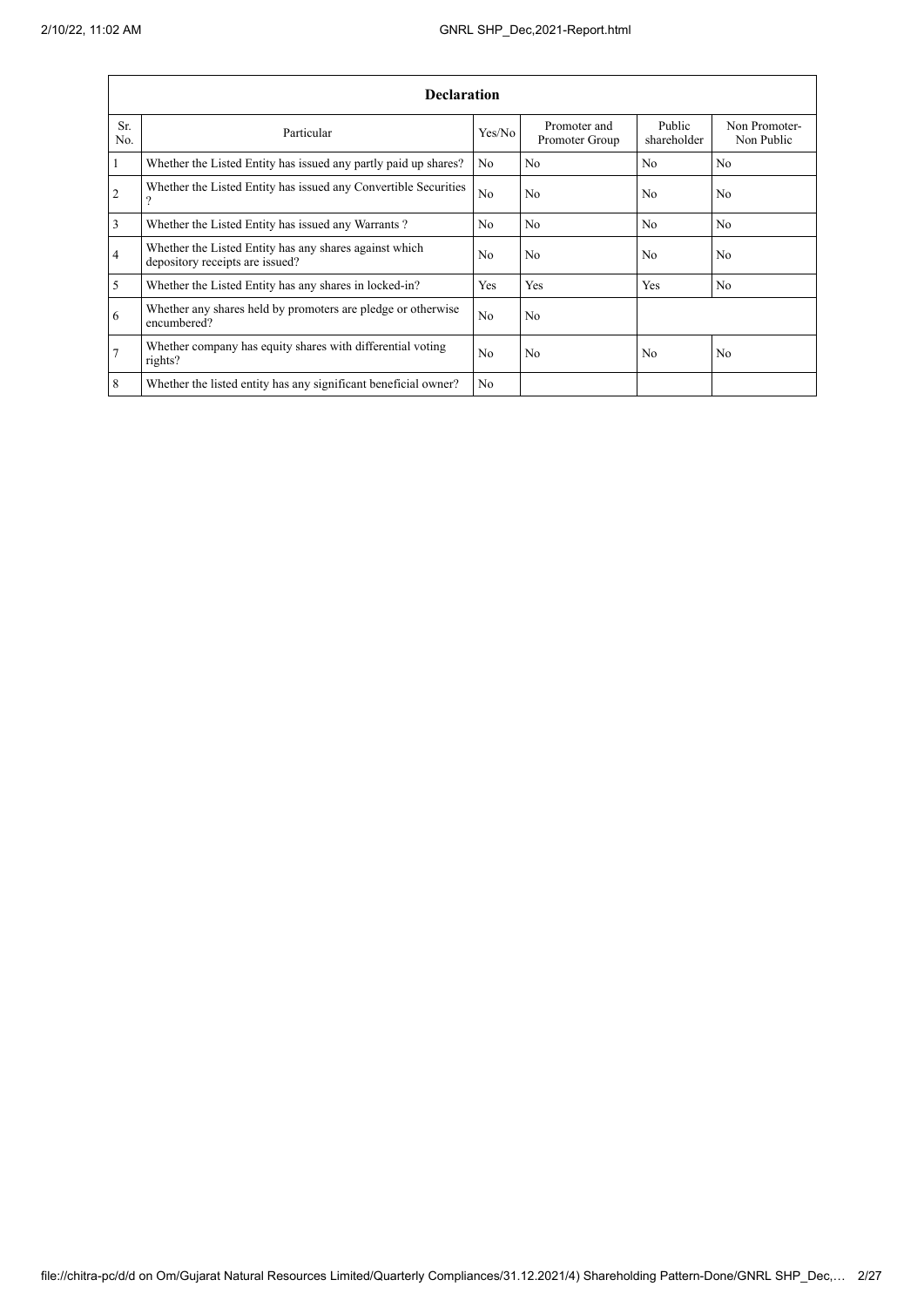$\Gamma$ 

٦

|                   | Table I - Summary Statement holding of specified securities |              |                       |                             |                          |                          |                                        |                                                                  |               |          |                                   |  |  |
|-------------------|-------------------------------------------------------------|--------------|-----------------------|-----------------------------|--------------------------|--------------------------|----------------------------------------|------------------------------------------------------------------|---------------|----------|-----------------------------------|--|--|
|                   | Category<br>of<br>shareholder<br>(II)                       | Nos. Of      | No. of<br>fully paid  | No. Of<br>Partly<br>paid-up | No. Of<br>shares         | Total nos.<br>shares     | Shareholding as a<br>% of total no. of | Number of Voting Rights held in each<br>class of securities (IX) |               |          |                                   |  |  |
| Category<br>$($ I |                                                             | shareholders | up equity             | equity                      | underlying<br>Depository | held (VII)               | shares (calculated<br>as per SCRR,     | No of Voting (XIV) Rights                                        |               |          | Total as a<br>$%$ of<br>$(A+B+C)$ |  |  |
|                   |                                                             | (III)        | shares<br>held $(IV)$ | shares<br>held<br>(V)       | Receipts<br>(VI)         | $= (IV) +$<br>$(V)+(VI)$ | 1957) (VIII) As a<br>% of $(A+B+C2)$   | Class eg:<br>X                                                   | Class<br>eg:y | Total    |                                   |  |  |
| (A)               | Promoter<br>&<br>Promoter<br>Group                          | 13           | 11795521              |                             |                          | 11795521                 | 14.7                                   | 11795521                                                         |               | 11795521 | 14.7                              |  |  |
| (B)               | Public                                                      | 4365         | 68456124              |                             |                          | 68456124                 | 85.3                                   | 68456124                                                         |               | 68456124 | 85.3                              |  |  |
| (C)               | Non<br>Promoter-<br>Non Public                              |              |                       |                             |                          |                          |                                        |                                                                  |               |          |                                   |  |  |
| (C1)              | <b>Shares</b><br>underlying<br><b>DRs</b>                   |              |                       |                             |                          |                          |                                        |                                                                  |               |          |                                   |  |  |
| (C2)              | Shares held<br>by<br>Employee<br>Trusts                     |              |                       |                             |                          |                          |                                        |                                                                  |               |          |                                   |  |  |
|                   | Total                                                       | 4378         | 80251645              |                             |                          | 80251645                 | 100                                    | 80251645                                                         |               | 80251645 | 100                               |  |  |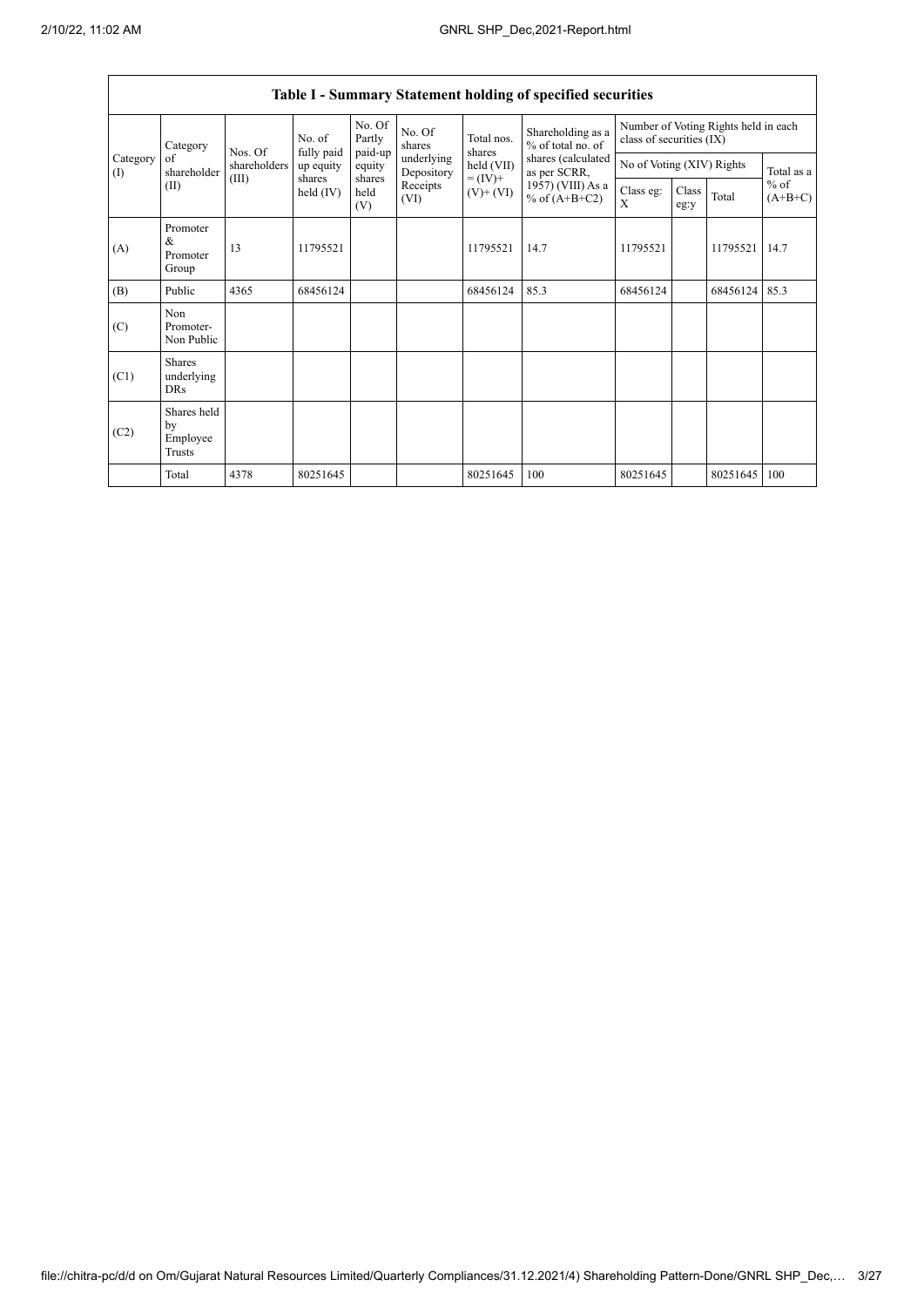|                 |                                           |                                                                                   |                                                                             |                                                                                                               | Table I - Summary Statement holding of specified securities                                                                                                                             |                                        |                                                                               |            |                                                                   |                                |
|-----------------|-------------------------------------------|-----------------------------------------------------------------------------------|-----------------------------------------------------------------------------|---------------------------------------------------------------------------------------------------------------|-----------------------------------------------------------------------------------------------------------------------------------------------------------------------------------------|----------------------------------------|-------------------------------------------------------------------------------|------------|-------------------------------------------------------------------|--------------------------------|
| Category<br>(1) | Category<br>of<br>shareholder<br>(II)     | No. Of<br>Shares<br>Underlying<br>Outstanding<br>convertible<br>securities<br>(X) | No. of<br><b>Shares</b><br>Underlying<br>Outstanding<br>Warrants<br>$(X_i)$ | No. Of Shares<br>Underlying<br>Outstanding<br>convertible<br>securities and<br>No. Of<br>Warrants (Xi)<br>(a) | Shareholding, as a<br>% assuming full<br>conversion of<br>convertible<br>securities (as a<br>percentage of<br>diluted share<br>capital) $(XI)$ =<br>$(VII)+(X)$ As a %<br>of $(A+B+C2)$ | Number of<br>Locked in shares<br>(XII) | Number of<br><b>Shares</b><br>pledged or<br>otherwise<br>encumbered<br>(XIII) |            | Number of<br>equity shares<br>held in                             |                                |
|                 |                                           |                                                                                   |                                                                             |                                                                                                               |                                                                                                                                                                                         | No. (a)                                | As a<br>$%$ of<br>total<br>Shares<br>held<br>(b)                              | No.<br>(a) | As $\mathbf a$<br>$%$ of<br>total<br><b>Shares</b><br>held<br>(b) | dematerialized<br>form $(XIV)$ |
| (A)             | Promoter<br>$\&$<br>Promoter<br>Group     |                                                                                   |                                                                             |                                                                                                               | 14.7                                                                                                                                                                                    | 6500000                                | 55.11                                                                         |            |                                                                   | 11795521                       |
| (B)             | Public                                    |                                                                                   |                                                                             |                                                                                                               | 85.3                                                                                                                                                                                    | 24000000                               | 35.06                                                                         |            |                                                                   | 68333216                       |
| (C)             | Non<br>Promoter-<br>Non Public            |                                                                                   |                                                                             |                                                                                                               |                                                                                                                                                                                         |                                        |                                                                               |            |                                                                   |                                |
| (C1)            | <b>Shares</b><br>underlying<br><b>DRs</b> |                                                                                   |                                                                             |                                                                                                               |                                                                                                                                                                                         |                                        |                                                                               |            |                                                                   |                                |
| (C2)            | Shares held<br>by<br>Employee<br>Trusts   |                                                                                   |                                                                             |                                                                                                               |                                                                                                                                                                                         |                                        |                                                                               |            |                                                                   |                                |
|                 | Total                                     |                                                                                   |                                                                             |                                                                                                               | 100                                                                                                                                                                                     | 30500000                               | 38.01                                                                         |            |                                                                   | 80128737                       |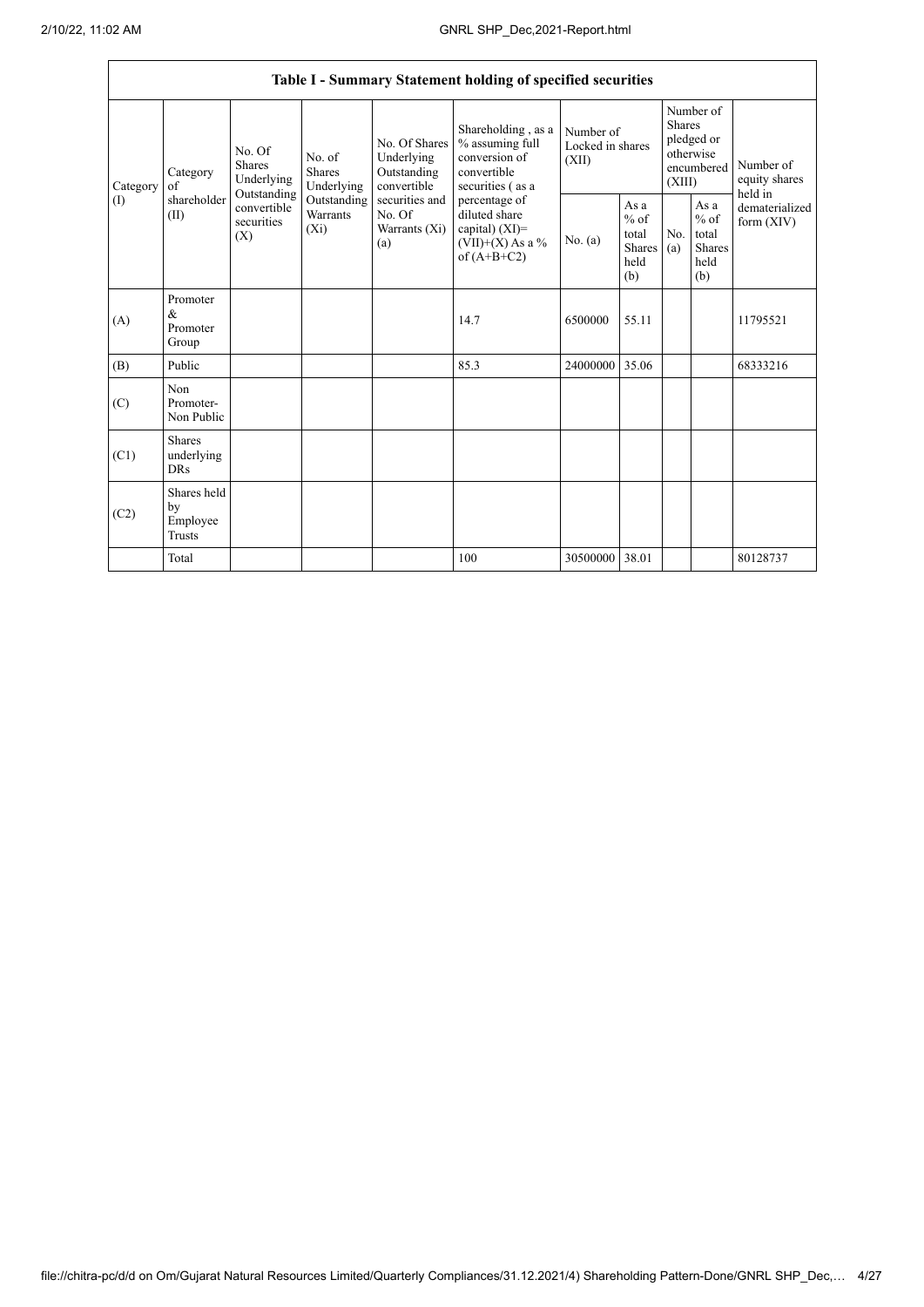|                                                                                                | Table II - Statement showing shareholding pattern of the Promoter and Promoter Group                                |                         |                                   |                                 |                                    |                             |                                                  |                           |               |                                      |                                 |  |  |
|------------------------------------------------------------------------------------------------|---------------------------------------------------------------------------------------------------------------------|-------------------------|-----------------------------------|---------------------------------|------------------------------------|-----------------------------|--------------------------------------------------|---------------------------|---------------|--------------------------------------|---------------------------------|--|--|
|                                                                                                |                                                                                                                     |                         |                                   | No.<br><b>Of</b>                | No. Of                             | Total nos.                  | Shareholding<br>as a % of<br>total no. of        | class of securities (IX)  |               | Number of Voting Rights held in each |                                 |  |  |
| Sr.                                                                                            | Category $\&$<br>Name of the                                                                                        | Nos. Of<br>shareholders | No. of<br>fully paid<br>up equity | Partly<br>paid-<br>up           | shares<br>underlying<br>Depository | shares<br>held<br>$(VII) =$ | shares<br>(calculated<br>as per                  | No of Voting (XIV) Rights |               |                                      | Total<br>as a %                 |  |  |
|                                                                                                | Shareholders (I)                                                                                                    | (III)                   | shares<br>held $(IV)$             | equity<br>shares<br>held<br>(V) | Receipts<br>(VI)                   | $(IV)+$<br>$(V)$ + $(VI)$   | SCRR,<br>1957) (VIII)<br>As a % of<br>$(A+B+C2)$ | Class eg:<br>X            | Class<br>eg:y | Total                                | of<br>Total<br>Voting<br>rights |  |  |
| A                                                                                              | Table II - Statement showing shareholding pattern of the Promoter and Promoter Group                                |                         |                                   |                                 |                                    |                             |                                                  |                           |               |                                      |                                 |  |  |
| (1)                                                                                            | Indian                                                                                                              |                         |                                   |                                 |                                    |                             |                                                  |                           |               |                                      |                                 |  |  |
| (a)                                                                                            | Individuals/Hindu<br>undivided Family                                                                               | 6                       | 756621                            |                                 |                                    | 756621                      | 0.94                                             | 756621                    |               | 756621                               | 0.94                            |  |  |
| (d)                                                                                            | Any Other<br>(specify)                                                                                              | 7                       | 11038900                          |                                 |                                    | 11038900                    | 13.76                                            | 11038900                  |               | 11038900                             | 13.76                           |  |  |
| Sub-Total<br>(A)(1)                                                                            |                                                                                                                     | 13                      | 11795521                          |                                 |                                    | 11795521                    | 14.7                                             | 11795521                  |               | 11795521                             | 14.7                            |  |  |
| (2)                                                                                            | Foreign                                                                                                             |                         |                                   |                                 |                                    |                             |                                                  |                           |               |                                      |                                 |  |  |
| Total<br>Shareholding<br>of Promoter<br>and<br>Promoter<br>Group $(A)=$<br>$(A)(1)+(A)$<br>(2) |                                                                                                                     | 13                      | 11795521                          |                                 |                                    | 11795521                    | 14.7                                             | 11795521                  |               | 11795521                             | 14.7                            |  |  |
| $\, {\bf B}$                                                                                   | Table III - Statement showing shareholding pattern of the Public shareholder                                        |                         |                                   |                                 |                                    |                             |                                                  |                           |               |                                      |                                 |  |  |
| (1)                                                                                            | Institutions                                                                                                        |                         |                                   |                                 |                                    |                             |                                                  |                           |               |                                      |                                 |  |  |
| (e)                                                                                            | Foreign Portfolio<br>Investors                                                                                      | 1                       | 4357                              |                                 |                                    | 4357                        | 0.01                                             | 4357                      |               | 4357                                 | 0.01                            |  |  |
| Sub-Total<br>(B)(1)                                                                            |                                                                                                                     | 1                       | 4357                              |                                 |                                    | 4357                        | 0.01                                             | 4357                      |               | 4357                                 | 0.01                            |  |  |
| (3)                                                                                            | Non-institutions                                                                                                    |                         |                                   |                                 |                                    |                             |                                                  |                           |               |                                      |                                 |  |  |
| (a(i))                                                                                         | Individuals -<br>i.Individual<br>shareholders<br>holding nominal<br>share capital up<br>to Rs. 2 lakhs.             | 4117                    | 2175213                           |                                 |                                    | 2175213                     | 2.71                                             | 2175213                   |               | 2175213                              | 2.71                            |  |  |
| (a(ii))                                                                                        | Individuals - ii.<br>Individual<br>shareholders<br>holding nominal<br>share capital in<br>excess of Rs. 2<br>lakhs. | 64                      | 21047794                          |                                 |                                    | 21047794                    | 26.23                                            | 21047794                  |               | 21047794                             | 26.23                           |  |  |
| (e)                                                                                            | Any Other<br>(specify)                                                                                              | 183                     | 45228760                          |                                 |                                    | 45228760                    | 56.36                                            | 45228760                  |               | 45228760 56.36                       |                                 |  |  |
| Sub-Total<br>(B)(3)                                                                            |                                                                                                                     | 4364                    | 68451767                          |                                 |                                    | 68451767                    | 85.3                                             | 68451767                  |               | 68451767                             | 85.3                            |  |  |
| <b>Total Public</b><br>Shareholding<br>$(B)= (B)(1) +$<br>$(B)(2)+(B)$<br>(3)                  |                                                                                                                     | 4365                    | 68456124                          |                                 |                                    | 68456124                    | 85.3                                             | 68456124                  |               | 68456124                             | 85.3                            |  |  |
| $\mathbf C$                                                                                    | Table IV - Statement showing shareholding pattern of the Non Promoter- Non Public shareholder                       |                         |                                   |                                 |                                    |                             |                                                  |                           |               |                                      |                                 |  |  |
| Total (<br>$A+B+C2$ )                                                                          |                                                                                                                     | 4378                    | 80251645                          |                                 |                                    | 80251645                    | 100                                              | 80251645                  |               | 80251645                             | 100                             |  |  |
| Total<br>$(A+B+C)$                                                                             |                                                                                                                     | 4378                    | 80251645                          |                                 |                                    | 80251645                    | 100                                              | 80251645                  |               | 80251645                             | 100                             |  |  |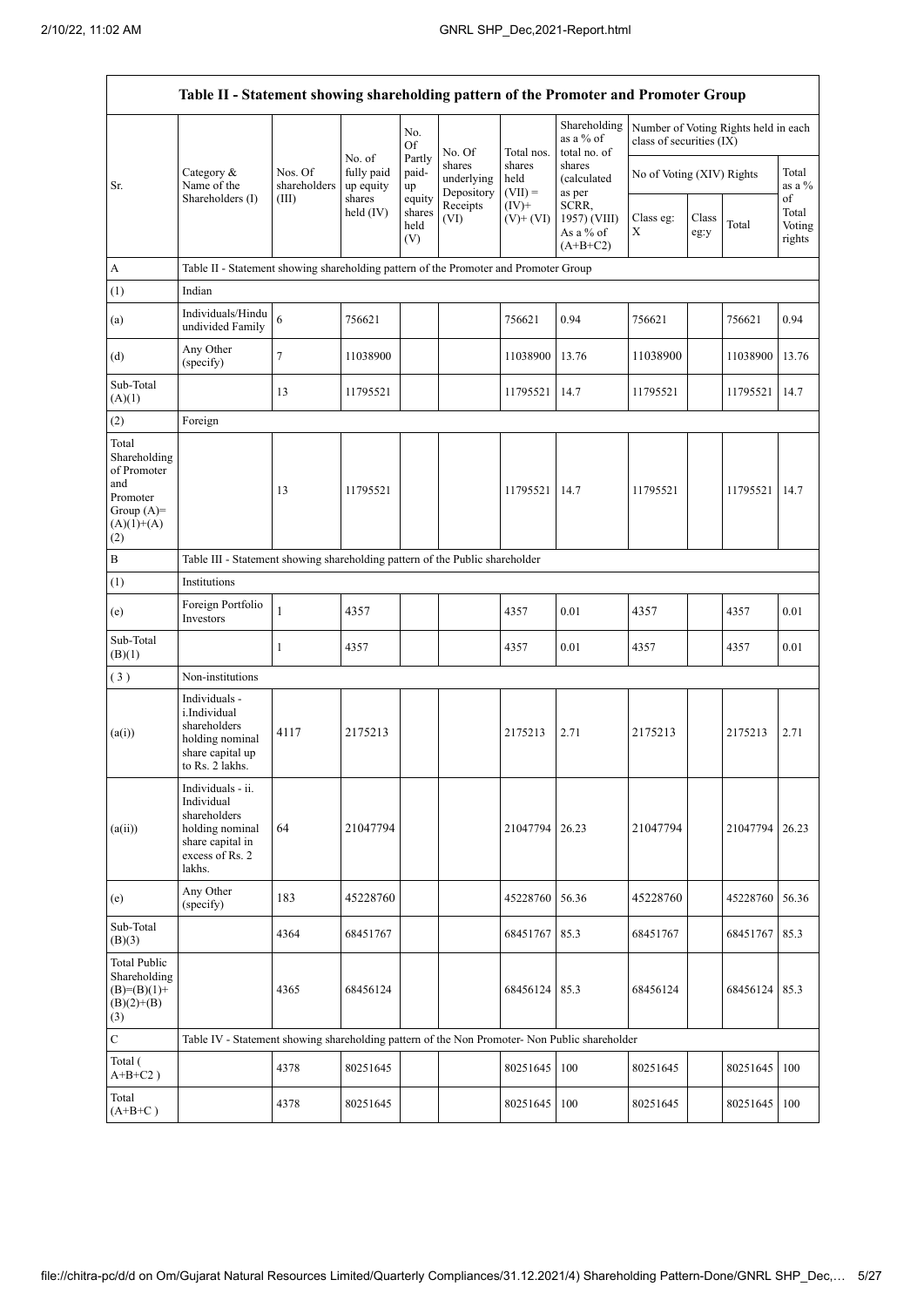| Table II - Statement showing shareholding pattern of the Promoter and Promoter Group    |                                               |                                                                                      |                                                           |                                                                                               |                                        |                                                         |                                                                               |                                                                    |                                       |  |  |  |  |  |
|-----------------------------------------------------------------------------------------|-----------------------------------------------|--------------------------------------------------------------------------------------|-----------------------------------------------------------|-----------------------------------------------------------------------------------------------|----------------------------------------|---------------------------------------------------------|-------------------------------------------------------------------------------|--------------------------------------------------------------------|---------------------------------------|--|--|--|--|--|
| Sr.                                                                                     | No. Of<br>Shares<br>Underlying<br>Outstanding | No. of<br><b>Shares</b><br>Underlying                                                | No. Of Shares<br>Underlying<br>Outstanding<br>convertible | Shareholding, as a %<br>assuming full<br>conversion of<br>convertible securities (            | Number of<br>Locked in shares<br>(XII) |                                                         | Number of<br><b>Shares</b><br>pledged or<br>otherwise<br>encumbered<br>(XIII) |                                                                    | Number of<br>equity shares<br>held in |  |  |  |  |  |
|                                                                                         | convertible<br>securities<br>(X)              | Outstanding<br>Warrants<br>$(X_i)$                                                   | securities and<br>No. Of<br>Warrants (Xi)<br>(a)          | as a percentage of<br>diluted share capital)<br>$(XI) = (VII)+(X) As a %$<br>of $(A+B+C2)$    | No. (a)                                | As a<br>$%$ of<br>total<br><b>Shares</b><br>held<br>(b) | No.<br>(a)                                                                    | As $\mathbf{a}$<br>$%$ of<br>total<br><b>Shares</b><br>held<br>(b) | dematerialized<br>form $(XIV)$        |  |  |  |  |  |
| A                                                                                       |                                               | Table II - Statement showing shareholding pattern of the Promoter and Promoter Group |                                                           |                                                                                               |                                        |                                                         |                                                                               |                                                                    |                                       |  |  |  |  |  |
| (1)                                                                                     | Indian                                        |                                                                                      |                                                           |                                                                                               |                                        |                                                         |                                                                               |                                                                    |                                       |  |  |  |  |  |
| (a)                                                                                     |                                               |                                                                                      |                                                           | 0.94                                                                                          | $\boldsymbol{0}$                       | $\boldsymbol{0}$                                        |                                                                               |                                                                    | 756621                                |  |  |  |  |  |
| (d)                                                                                     |                                               |                                                                                      |                                                           | 13.76                                                                                         | 6500000                                | 58.88                                                   |                                                                               |                                                                    | 11038900                              |  |  |  |  |  |
| Sub-Total (A)<br>(1)                                                                    |                                               |                                                                                      |                                                           | 14.7                                                                                          | 6500000                                | 55.11                                                   |                                                                               |                                                                    | 11795521                              |  |  |  |  |  |
| (2)                                                                                     | Foreign                                       |                                                                                      |                                                           |                                                                                               |                                        |                                                         |                                                                               |                                                                    |                                       |  |  |  |  |  |
| Total<br>Shareholding<br>of Promoter<br>and Promoter<br>Group $(A)=$<br>$(A)(1)+(A)(2)$ |                                               |                                                                                      |                                                           | 14.7                                                                                          | 6500000                                | 55.11                                                   |                                                                               |                                                                    | 11795521                              |  |  |  |  |  |
| $\, {\bf B}$                                                                            |                                               |                                                                                      |                                                           | Table III - Statement showing shareholding pattern of the Public shareholder                  |                                        |                                                         |                                                                               |                                                                    |                                       |  |  |  |  |  |
| (1)                                                                                     | Institutions                                  |                                                                                      |                                                           |                                                                                               |                                        |                                                         |                                                                               |                                                                    |                                       |  |  |  |  |  |
| (e)                                                                                     |                                               |                                                                                      |                                                           | 0.01                                                                                          | $\boldsymbol{0}$                       | $\boldsymbol{0}$                                        |                                                                               |                                                                    | 4357                                  |  |  |  |  |  |
| Sub-Total (B)<br>(1)                                                                    |                                               |                                                                                      |                                                           | 0.01                                                                                          | $\boldsymbol{0}$                       | $\boldsymbol{0}$                                        |                                                                               |                                                                    | 4357                                  |  |  |  |  |  |
| (3)                                                                                     | Non-institutions                              |                                                                                      |                                                           |                                                                                               |                                        |                                                         |                                                                               |                                                                    |                                       |  |  |  |  |  |
| (a(i))                                                                                  |                                               |                                                                                      |                                                           | 2.71                                                                                          | $\boldsymbol{0}$                       | $\boldsymbol{0}$                                        |                                                                               |                                                                    | 2078305                               |  |  |  |  |  |
| (a(ii))                                                                                 |                                               |                                                                                      |                                                           | 26.23                                                                                         | 9000000                                | 42.76                                                   |                                                                               |                                                                    | 21021794                              |  |  |  |  |  |
| (e)                                                                                     |                                               |                                                                                      |                                                           | 56.36                                                                                         | 15000000                               | 33.16                                                   |                                                                               |                                                                    | 45228760                              |  |  |  |  |  |
| Sub-Total (B)<br>(3)                                                                    |                                               |                                                                                      |                                                           | 85.3                                                                                          | 24000000 35.06                         |                                                         |                                                                               |                                                                    | 68328859                              |  |  |  |  |  |
| <b>Total Public</b><br>Shareholding<br>$(B)= (B)(1) +$<br>$(B)(2)+(B)(3)$               |                                               |                                                                                      |                                                           | 85.3                                                                                          | 24000000 35.06                         |                                                         |                                                                               |                                                                    | 68333216                              |  |  |  |  |  |
| $\mathsf C$                                                                             |                                               |                                                                                      |                                                           | Table IV - Statement showing shareholding pattern of the Non Promoter- Non Public shareholder |                                        |                                                         |                                                                               |                                                                    |                                       |  |  |  |  |  |
| Total (<br>$A+B+C2$ )                                                                   |                                               |                                                                                      |                                                           | 100                                                                                           | 30500000                               | 38.01                                                   |                                                                               |                                                                    | 80128737                              |  |  |  |  |  |
| Total<br>$(A+B+C)$                                                                      |                                               |                                                                                      |                                                           | 100                                                                                           | 30500000 38.01                         |                                                         |                                                                               |                                                                    | 80128737                              |  |  |  |  |  |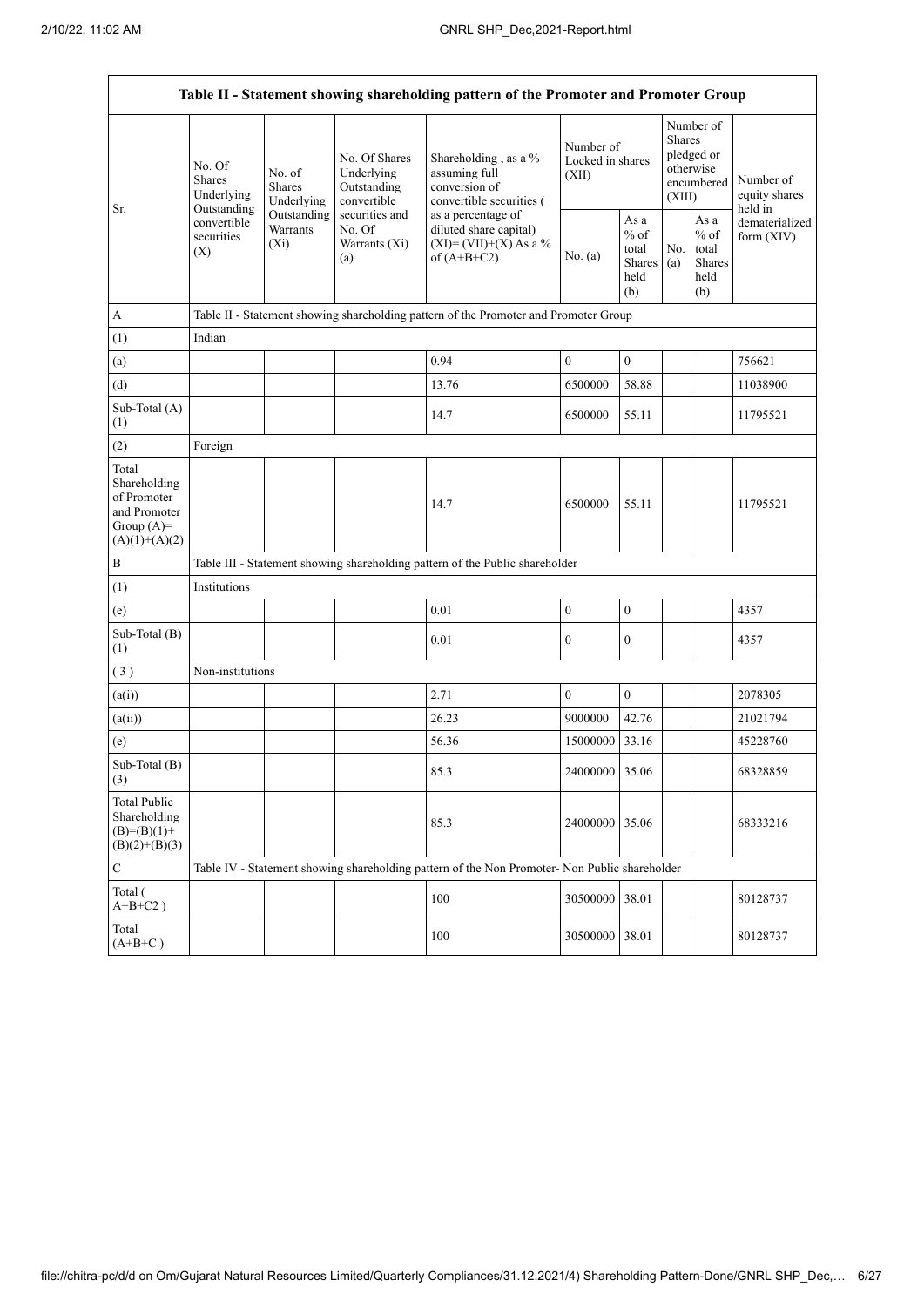| Individuals/Hindu undivided Family                                                                                                                                                       |                                       |                                                               |                                          |                                             |                                      |                                    |  |  |  |  |  |
|------------------------------------------------------------------------------------------------------------------------------------------------------------------------------------------|---------------------------------------|---------------------------------------------------------------|------------------------------------------|---------------------------------------------|--------------------------------------|------------------------------------|--|--|--|--|--|
| Searial No.                                                                                                                                                                              | $\mathbf{1}$                          | $\overline{2}$                                                | 3                                        | $\overline{4}$                              | 5                                    | 6                                  |  |  |  |  |  |
| Name of the<br>Shareholders (I)                                                                                                                                                          | PAYAL<br><b>SHALIN</b><br><b>SHAH</b> | <b>ASHOK</b><br><b>CHINUBHAI</b><br><b>SHAH</b>               | <b>MALAV</b><br>AJITBHAI<br><b>MEHTA</b> | <b>LEENA</b><br><b>ASHOK</b><br><b>SHAH</b> | <b>JAYSHREEBEN</b><br>AJITBHAI MEHTA | <b>SHALIN</b><br><b>ASHOK SHAH</b> |  |  |  |  |  |
| PAN(II)                                                                                                                                                                                  | AAAPN9171D                            | AFGPS2827G                                                    | ACBPM6865G                               | AFGPS2826H                                  | AAYPM2755L                           | AEQPS9910M                         |  |  |  |  |  |
| No. of fully paid<br>up equity shares<br>held (IV)                                                                                                                                       | 565000                                | 125100                                                        | 48000                                    | 9700                                        | 8421                                 | 400                                |  |  |  |  |  |
| No. Of Partly paid-<br>up equity shares<br>held (V)                                                                                                                                      |                                       |                                                               |                                          |                                             |                                      |                                    |  |  |  |  |  |
| No. Of shares<br>underlying<br>Depository<br>Receipts (VI)                                                                                                                               |                                       |                                                               |                                          |                                             |                                      |                                    |  |  |  |  |  |
| Total nos. shares<br>held $(VII) = (IV) +$<br>$(V)$ + $(VI)$                                                                                                                             | 565000                                | 125100                                                        | 48000                                    | 9700                                        | 8421                                 | 400                                |  |  |  |  |  |
| Shareholding as a<br>% of total no. of<br>shares (calculated<br>as per SCRR,<br>1957) (VIII) As a<br>% of $(A+B+C2)$                                                                     | 0.7                                   | 0.16                                                          | 0.06                                     | 0.01                                        | 0.01                                 | $\boldsymbol{0}$                   |  |  |  |  |  |
|                                                                                                                                                                                          |                                       | Number of Voting Rights held in each class of securities (IX) |                                          |                                             |                                      |                                    |  |  |  |  |  |
| Class eg:X                                                                                                                                                                               | 565000                                | 125100                                                        | 48000                                    | 9700                                        | 8421                                 | 400                                |  |  |  |  |  |
| Class eg:y                                                                                                                                                                               |                                       |                                                               |                                          |                                             |                                      |                                    |  |  |  |  |  |
| Total                                                                                                                                                                                    | 565000                                | 125100                                                        | 48000                                    | 9700                                        | 8421                                 | 400                                |  |  |  |  |  |
| Total as a % of<br><b>Total Voting rights</b>                                                                                                                                            | 0.7                                   | 0.16                                                          | 0.06                                     | 0.01                                        | 0.01                                 | $\boldsymbol{0}$                   |  |  |  |  |  |
| No. Of Shares<br>Underlying<br>Outstanding<br>convertible<br>securities $(X)$                                                                                                            |                                       |                                                               |                                          |                                             |                                      |                                    |  |  |  |  |  |
| No. of Shares<br>Underlying<br>Outstanding<br>Warrants (Xi)                                                                                                                              |                                       |                                                               |                                          |                                             |                                      |                                    |  |  |  |  |  |
| No. Of Shares<br>Underlying<br>Outstanding<br>convertible<br>securities and No.<br>Of Warrants (Xi)<br>(a)                                                                               |                                       |                                                               |                                          |                                             |                                      |                                    |  |  |  |  |  |
| Shareholding, as a<br>% assuming full<br>conversion of<br>convertible<br>securities (as a<br>percentage of<br>diluted share<br>capital) (XI)=<br>$(VII)+(Xi)(a)$ As a<br>% of $(A+B+C2)$ | 0.7                                   | 0.16                                                          | 0.06                                     | 0.01                                        | 0.01                                 | $\boldsymbol{0}$                   |  |  |  |  |  |
| Number of Locked in shares (XII)                                                                                                                                                         |                                       |                                                               |                                          |                                             |                                      |                                    |  |  |  |  |  |
| No. (a)                                                                                                                                                                                  | $\mathbf{0}$                          | $\boldsymbol{0}$                                              | $\boldsymbol{0}$                         | $\boldsymbol{0}$                            | $\boldsymbol{0}$                     | $\boldsymbol{0}$                   |  |  |  |  |  |
| As a % of total<br>Shares held (b)                                                                                                                                                       | $\mathbf{0}$                          | $\boldsymbol{0}$                                              | 0                                        | $\boldsymbol{0}$                            | $\boldsymbol{0}$                     | $\boldsymbol{0}$                   |  |  |  |  |  |
|                                                                                                                                                                                          |                                       | Number of Shares pledged or otherwise encumbered (XIII)       |                                          |                                             |                                      |                                    |  |  |  |  |  |
| No. (a)                                                                                                                                                                                  |                                       |                                                               |                                          |                                             |                                      |                                    |  |  |  |  |  |
| As a % of total<br>Shares held (b)                                                                                                                                                       |                                       |                                                               |                                          |                                             |                                      |                                    |  |  |  |  |  |
| Number of equity<br>shares held in<br>dematerialized<br>form (XIV)                                                                                                                       | 565000                                | 125100                                                        | 48000                                    | 9700                                        | 8421                                 | 400                                |  |  |  |  |  |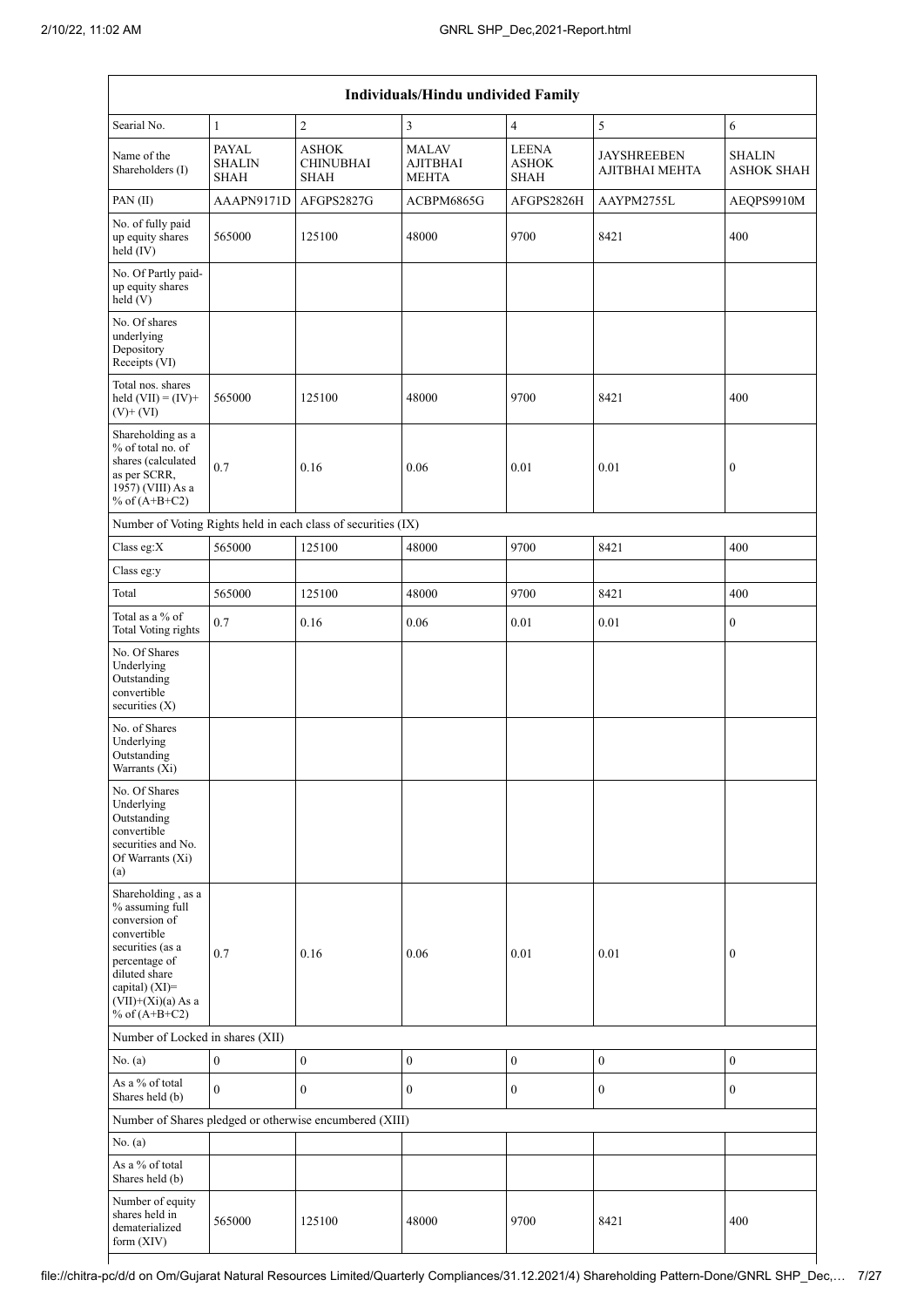| Reason for not providing PAN    |                   |          |          |                   |                |          |  |  |  |
|---------------------------------|-------------------|----------|----------|-------------------|----------------|----------|--|--|--|
| Reason for not<br>providing PAN |                   |          |          |                   |                |          |  |  |  |
| Shareholder type                | Promoter<br>Group | Promoter | Promoter | Promoter<br>Group | Promoter Group | Promoter |  |  |  |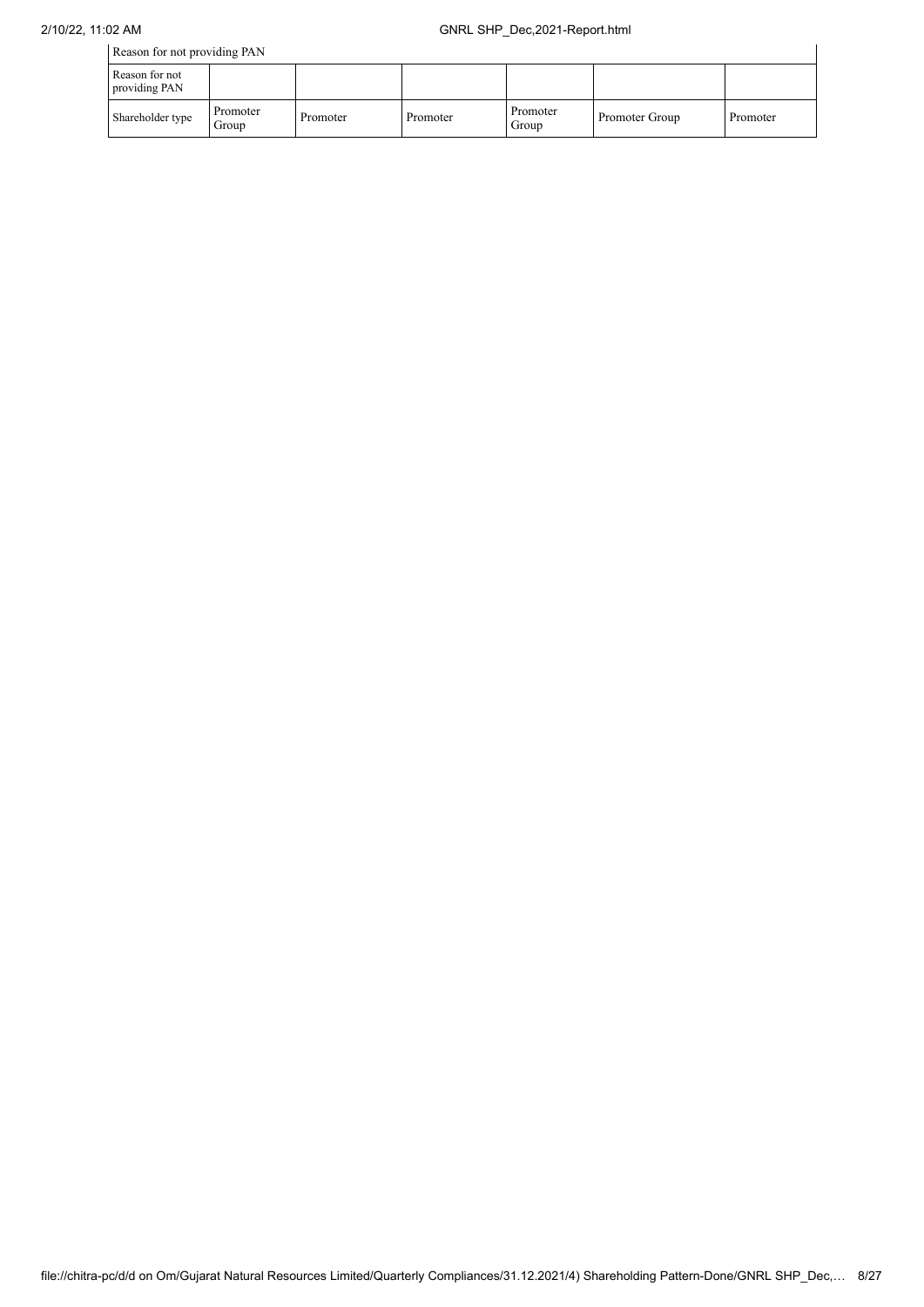| Individuals/Hindu undivided Family                                                                                                                                                          |                                                               |  |  |  |  |  |  |  |
|---------------------------------------------------------------------------------------------------------------------------------------------------------------------------------------------|---------------------------------------------------------------|--|--|--|--|--|--|--|
| Searial No.                                                                                                                                                                                 |                                                               |  |  |  |  |  |  |  |
| Name of the<br>Shareholders (I)                                                                                                                                                             | Click here to go back                                         |  |  |  |  |  |  |  |
| PAN(II)                                                                                                                                                                                     | Total                                                         |  |  |  |  |  |  |  |
| No. of fully paid<br>up equity shares<br>held (IV)                                                                                                                                          | 756621                                                        |  |  |  |  |  |  |  |
| No. Of Partly paid-<br>up equity shares<br>held(V)                                                                                                                                          |                                                               |  |  |  |  |  |  |  |
| No. Of shares<br>underlying<br>Depository<br>Receipts (VI)                                                                                                                                  |                                                               |  |  |  |  |  |  |  |
| Total nos. shares<br>held $(VII) = (IV) +$<br>$(V)+(VI)$                                                                                                                                    | 756621                                                        |  |  |  |  |  |  |  |
| Shareholding as a<br>% of total no. of<br>shares (calculated<br>as per SCRR,<br>1957) (VIII) As a<br>% of $(A+B+C2)$                                                                        | 0.94                                                          |  |  |  |  |  |  |  |
|                                                                                                                                                                                             | Number of Voting Rights held in each class of securities (IX) |  |  |  |  |  |  |  |
| Class eg:X                                                                                                                                                                                  | 756621                                                        |  |  |  |  |  |  |  |
| Class eg:y                                                                                                                                                                                  |                                                               |  |  |  |  |  |  |  |
| Total                                                                                                                                                                                       | 756621                                                        |  |  |  |  |  |  |  |
| Total as a % of<br>Total Voting rights                                                                                                                                                      | 0.94                                                          |  |  |  |  |  |  |  |
| No. Of Shares<br>Underlying<br>Outstanding<br>convertible<br>securities (X)                                                                                                                 |                                                               |  |  |  |  |  |  |  |
| No. of Shares<br>Underlying<br>Outstanding<br>Warrants (Xi)                                                                                                                                 |                                                               |  |  |  |  |  |  |  |
| No. Of Shares<br>Underlying<br>Outstanding<br>convertible<br>securities and No.<br>Of Warrants (Xi)<br>(a)                                                                                  |                                                               |  |  |  |  |  |  |  |
| Shareholding, as a<br>$\%$ assuming full<br>conversion of<br>convertible<br>securities (as a<br>percentage of<br>diluted share<br>capital) (XI)=<br>$(VII)+(Xi)(a)$ As a<br>% of $(A+B+C2)$ | 0.94                                                          |  |  |  |  |  |  |  |
| Number of Locked in shares (XII)                                                                                                                                                            |                                                               |  |  |  |  |  |  |  |
| No. (a)                                                                                                                                                                                     | $\boldsymbol{0}$                                              |  |  |  |  |  |  |  |
| As a % of total<br>Shares held (b)                                                                                                                                                          | $\overline{0}$                                                |  |  |  |  |  |  |  |
|                                                                                                                                                                                             | Number of Shares pledged or otherwise encumbered (XIII)       |  |  |  |  |  |  |  |
| No. (a)                                                                                                                                                                                     |                                                               |  |  |  |  |  |  |  |
| As a % of total<br>Shares held (b)                                                                                                                                                          |                                                               |  |  |  |  |  |  |  |
| Number of equity<br>shares held in<br>dematerialized<br>form (XIV)                                                                                                                          | 756621                                                        |  |  |  |  |  |  |  |
| Reason for not providing PAN                                                                                                                                                                |                                                               |  |  |  |  |  |  |  |

file://chitra-pc/d/d on Om/Gujarat Natural Resources Limited/Quarterly Compliances/31.12.2021/4) Shareholding Pattern-Done/GNRL SHP\_Dec,… 9/27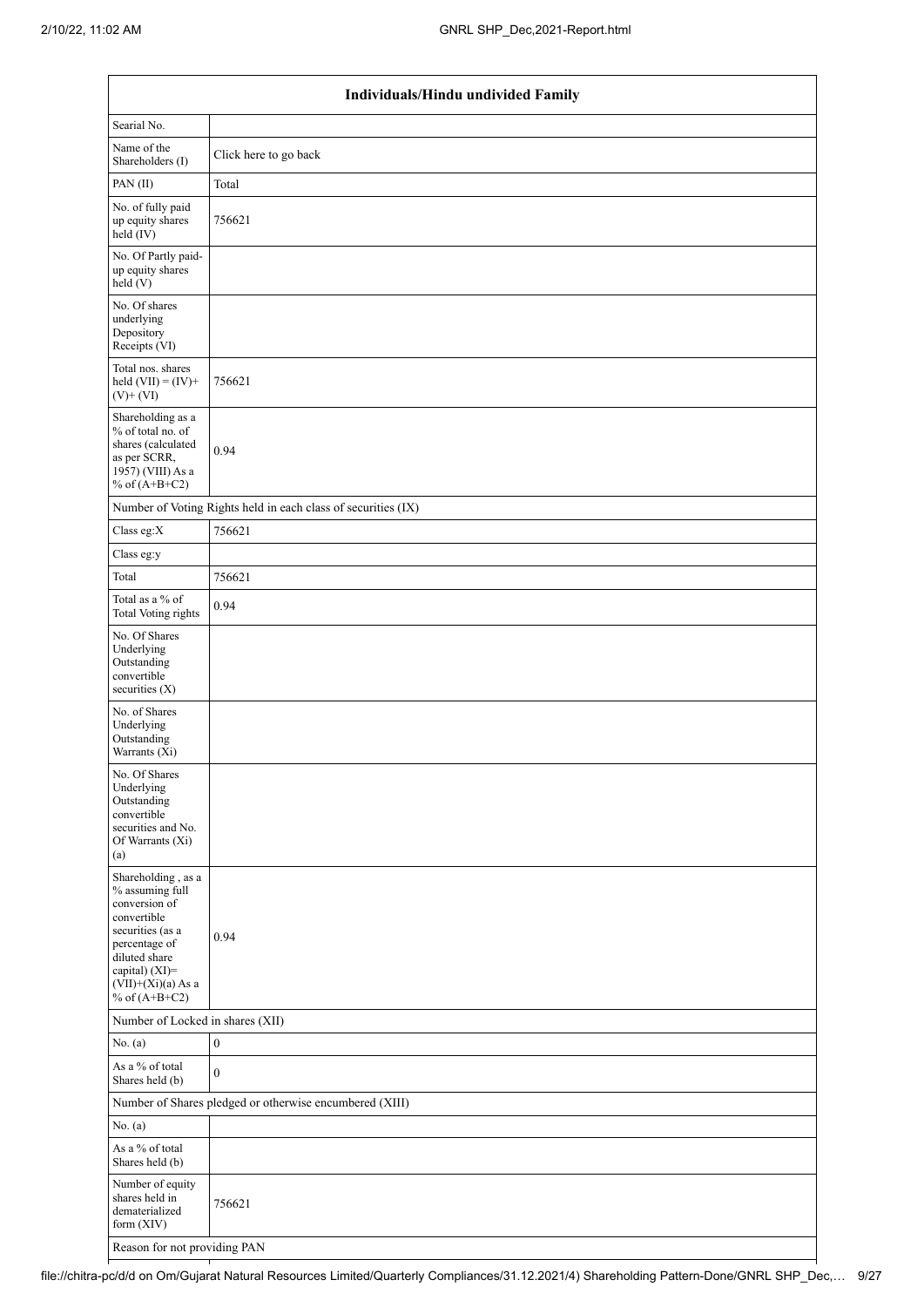| Reason for not<br>providing PAN |  |
|---------------------------------|--|
| Shareholder type                |  |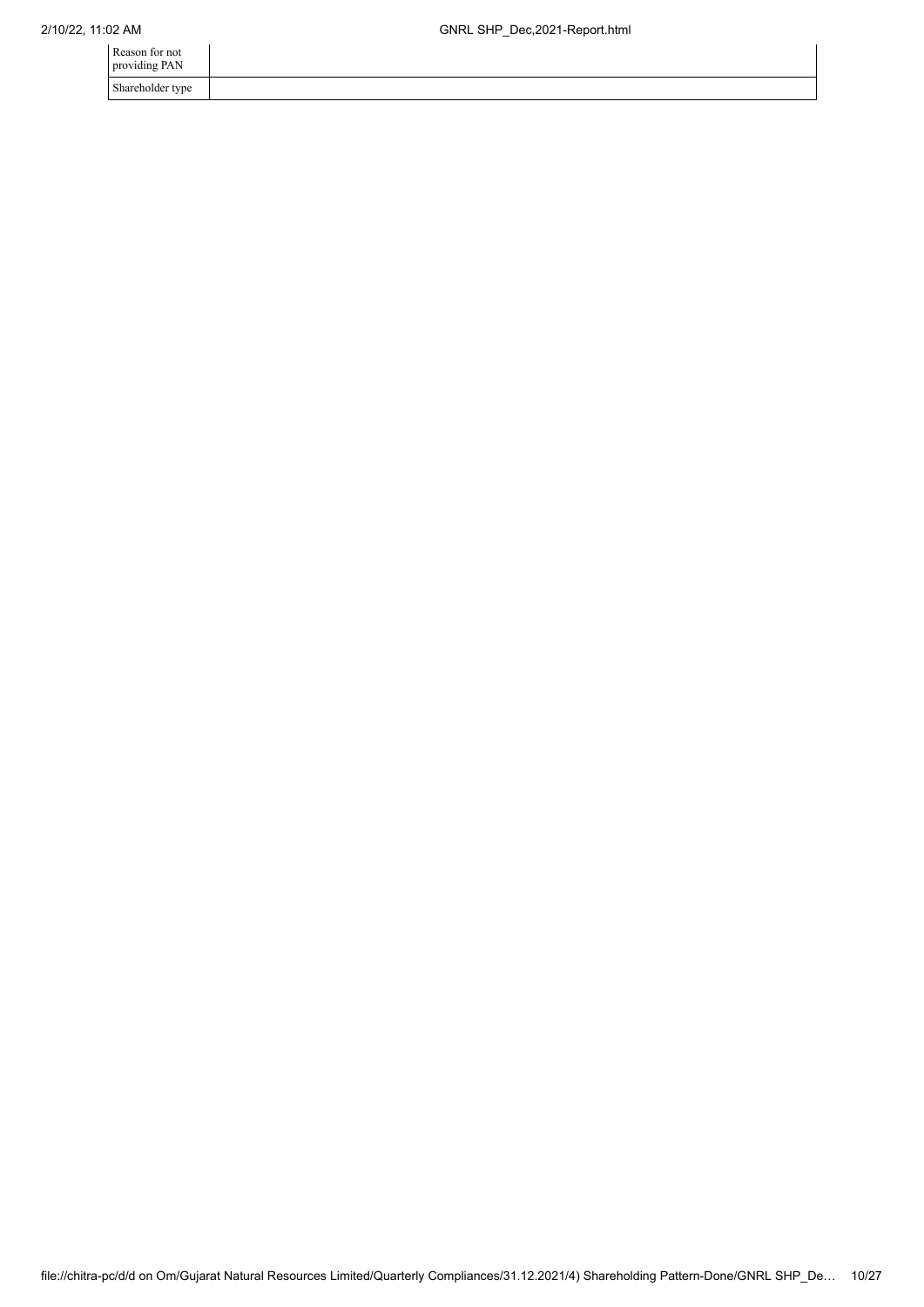$\overline{\phantom{a}}$ 

| Any Other (specify)                                                                                                                                                     |                                                                                                                 |                                                                  |                                                                      |                                                                                                              |                                                                                                   |                                                                    |                                                                      |  |  |  |  |  |
|-------------------------------------------------------------------------------------------------------------------------------------------------------------------------|-----------------------------------------------------------------------------------------------------------------|------------------------------------------------------------------|----------------------------------------------------------------------|--------------------------------------------------------------------------------------------------------------|---------------------------------------------------------------------------------------------------|--------------------------------------------------------------------|----------------------------------------------------------------------|--|--|--|--|--|
| Searial No.                                                                                                                                                             | $\mathbf{1}$                                                                                                    | $\overline{c}$                                                   | $\overline{3}$                                                       | $\overline{4}$                                                                                               | 5                                                                                                 | 6                                                                  | $\overline{7}$                                                       |  |  |  |  |  |
| Category                                                                                                                                                                | <b>Bodies</b><br>Corporate                                                                                      | <b>Bodies</b><br>Corporate                                       | <b>Bodies</b><br>Corporate                                           | <b>Bodies Corporate</b>                                                                                      | <b>Bodies</b><br>Corporate                                                                        | <b>Bodies</b><br>Corporate                                         | <b>Bodies</b><br>Corporate                                           |  |  |  |  |  |
| Name of the<br>Shareholders<br>(1)                                                                                                                                      | <b>INFINIUM</b><br><b>NATURAL</b><br><b>RESOURCES</b><br><b>INVESTMENTS</b><br><b>PRIVATE</b><br><b>LIMITED</b> | <b>TIW</b><br><b>SYSTEMS</b><br><b>PRIVATE</b><br><b>LIMITED</b> | <b>INFINIUM</b><br><b>MOTORS</b><br><b>PRIVATE</b><br><b>LIMITED</b> | <b>ADVANCED</b><br><b>ENERGY</b><br><b>RESOURCES &amp;</b><br>MANAGEMENT<br><b>PRIVATE</b><br><b>LIMITED</b> | <b>SHREE</b><br><b>GHANTA</b><br><b>KARNA</b><br><b>ROLLING</b><br><b>MILLS PVT</b><br><b>LTD</b> | <b>TANYA</b><br><b>ESTATES</b><br><b>PRIVATE</b><br><b>LIMITED</b> | <b>ASHNISHA</b><br><b>ALLOYS</b><br><b>PRIVATE</b><br><b>LIMITED</b> |  |  |  |  |  |
| PAN(II)                                                                                                                                                                 | AABCI9487R                                                                                                      | AACCT8303L                                                       | AAACI4684B                                                           | AAGCA7788J                                                                                                   | AACCS6850M                                                                                        | AADCT7220M                                                         | AAJCA1606Q                                                           |  |  |  |  |  |
| No. of the<br>Shareholders<br>$\rm(D)$                                                                                                                                  | $\mathbf{1}$                                                                                                    | 1                                                                | $\mathbf{1}$                                                         | 1                                                                                                            | 1                                                                                                 | 1                                                                  | 1                                                                    |  |  |  |  |  |
| No. of fully<br>paid up equity<br>shares held<br>(IV)                                                                                                                   | 6800000                                                                                                         | 1555000                                                          | 1000000                                                              | 530000                                                                                                       | 505000                                                                                            | 350000                                                             | 298900                                                               |  |  |  |  |  |
| No. Of Partly<br>paid-up equity<br>shares held $(V)$                                                                                                                    |                                                                                                                 |                                                                  |                                                                      |                                                                                                              |                                                                                                   |                                                                    |                                                                      |  |  |  |  |  |
| No. Of shares<br>underlying<br>Depository<br>Receipts (VI)                                                                                                              |                                                                                                                 |                                                                  |                                                                      |                                                                                                              |                                                                                                   |                                                                    |                                                                      |  |  |  |  |  |
| Total nos.<br>shares held<br>$(VII) = (IV) +$<br>$(V)$ + $(VI)$                                                                                                         | 6800000                                                                                                         | 1555000                                                          | 1000000                                                              | 530000                                                                                                       | 505000                                                                                            | 350000                                                             | 298900                                                               |  |  |  |  |  |
| Shareholding<br>as a % of total<br>no. of shares<br>(calculated as<br>per SCRR,<br>1957) (VIII) As<br>a % of<br>$(A+B+C2)$                                              | 8.47                                                                                                            | 1.94                                                             | 1.25                                                                 | 0.66                                                                                                         | 0.63                                                                                              | 0.44                                                               | 0.37                                                                 |  |  |  |  |  |
|                                                                                                                                                                         | Number of Voting Rights held in each class of securities (IX)                                                   |                                                                  |                                                                      |                                                                                                              |                                                                                                   |                                                                    |                                                                      |  |  |  |  |  |
| Class eg: X                                                                                                                                                             | 6800000                                                                                                         | 1555000                                                          | 1000000                                                              | 530000                                                                                                       | 505000                                                                                            | 350000                                                             | 298900                                                               |  |  |  |  |  |
| Class eg:y                                                                                                                                                              |                                                                                                                 |                                                                  |                                                                      |                                                                                                              |                                                                                                   |                                                                    |                                                                      |  |  |  |  |  |
| Total                                                                                                                                                                   | 6800000                                                                                                         | 1555000                                                          | 1000000                                                              | 530000                                                                                                       | 505000                                                                                            | 350000                                                             | 298900                                                               |  |  |  |  |  |
| Total as a % of<br><b>Total Voting</b><br>rights                                                                                                                        | 8.47                                                                                                            | 1.94                                                             | 1.25                                                                 | 0.66                                                                                                         | 0.63                                                                                              | 0.44                                                               | 0.37                                                                 |  |  |  |  |  |
| No. Of Shares<br>Underlying<br>Outstanding<br>convertible<br>securities $(X)$                                                                                           |                                                                                                                 |                                                                  |                                                                      |                                                                                                              |                                                                                                   |                                                                    |                                                                      |  |  |  |  |  |
| No. of Shares<br>Underlying<br>Outstanding<br>Warrants (Xi)                                                                                                             |                                                                                                                 |                                                                  |                                                                      |                                                                                                              |                                                                                                   |                                                                    |                                                                      |  |  |  |  |  |
| No. Of Shares<br>Underlying<br>Outstanding<br>convertible<br>securities and<br>No. Of<br>Warrants (Xi)<br>(a)                                                           |                                                                                                                 |                                                                  |                                                                      |                                                                                                              |                                                                                                   |                                                                    |                                                                      |  |  |  |  |  |
| Shareholding,<br>as a $\%$<br>assuming full<br>conversion of<br>convertible<br>securities (as a<br>percentage of<br>diluted share<br>capital) (XI)=<br>$(VII)+(X)$ As a | 8.47                                                                                                            | 1.94                                                             | 1.25                                                                 | 0.66                                                                                                         | 0.63                                                                                              | 0.44                                                               | 0.37                                                                 |  |  |  |  |  |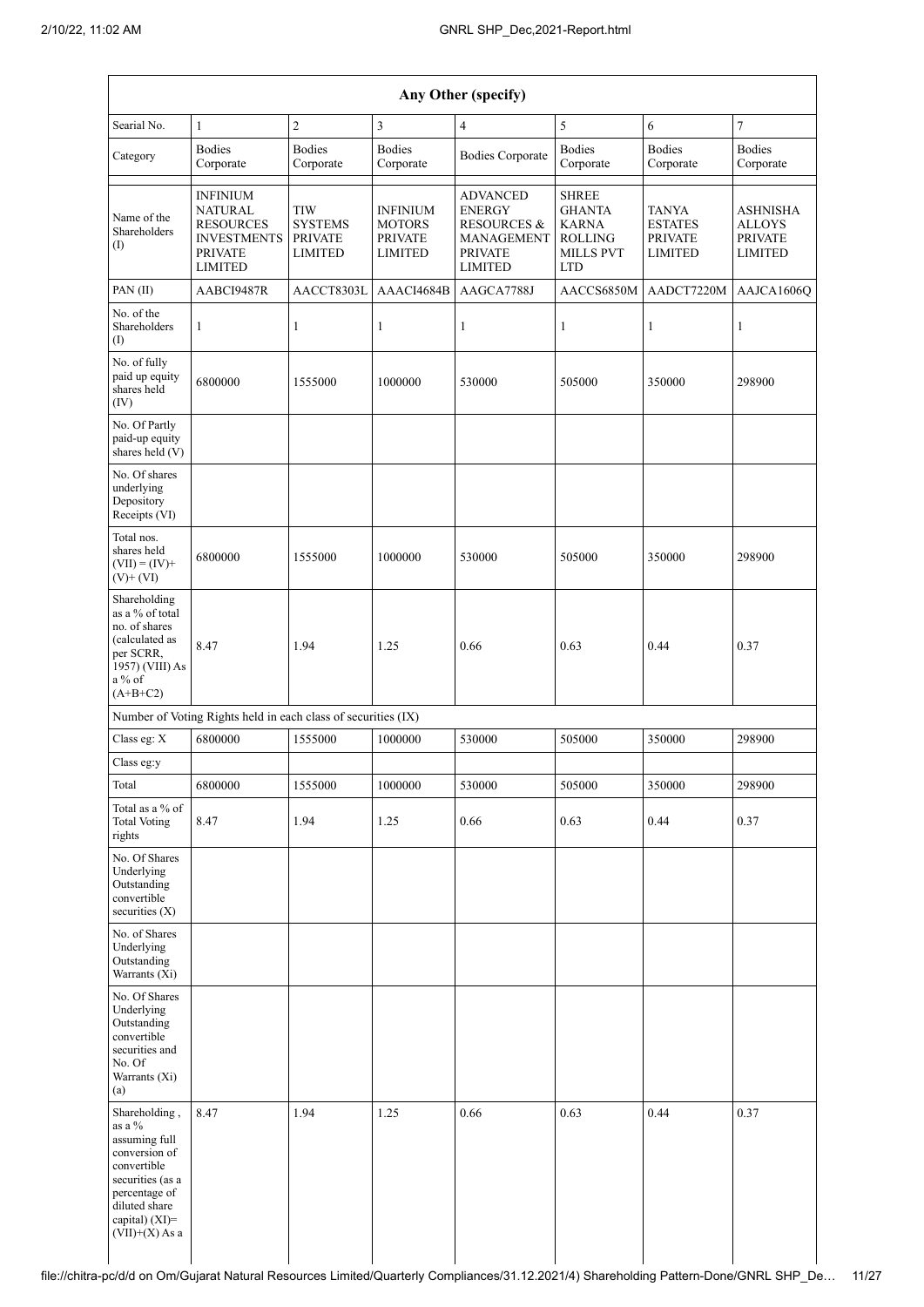| $%$ of<br>$(A+B+C2)$                                                    |                                  |                   |                   |                |                   |                   |                   |  |  |  |  |
|-------------------------------------------------------------------------|----------------------------------|-------------------|-------------------|----------------|-------------------|-------------------|-------------------|--|--|--|--|
|                                                                         | Number of Locked in shares (XII) |                   |                   |                |                   |                   |                   |  |  |  |  |
| No. $(a)$                                                               | 6500000                          | $\Omega$          | $\Omega$          | $\Omega$       | $\theta$          | $\theta$          | $\theta$          |  |  |  |  |
| As a % of total<br>Shares held (b)                                      | 95.59                            | $\mathbf{0}$      | $\mathbf{0}$      | $\mathbf{0}$   | $\mathbf{0}$      | $\boldsymbol{0}$  | $\mathbf{0}$      |  |  |  |  |
| Number of Shares pledged or otherwise encumbered (XIII)                 |                                  |                   |                   |                |                   |                   |                   |  |  |  |  |
| No. (a)                                                                 |                                  |                   |                   |                |                   |                   |                   |  |  |  |  |
| As a % of total<br>Shares held (b)                                      |                                  |                   |                   |                |                   |                   |                   |  |  |  |  |
| Number of<br>equity shares<br>held in<br>dematerialized<br>form $(XIV)$ | 6800000                          | 1555000           | 1000000           | 530000         | 505000            | 350000            | 298900            |  |  |  |  |
| Reason for not providing PAN                                            |                                  |                   |                   |                |                   |                   |                   |  |  |  |  |
| Reason for not<br>providing PAN                                         |                                  |                   |                   |                |                   |                   |                   |  |  |  |  |
| Shareholder<br>type                                                     | Promoter Group                   | Promoter<br>Group | Promoter<br>Group | Promoter Group | Promoter<br>Group | Promoter<br>Group | Promoter<br>Group |  |  |  |  |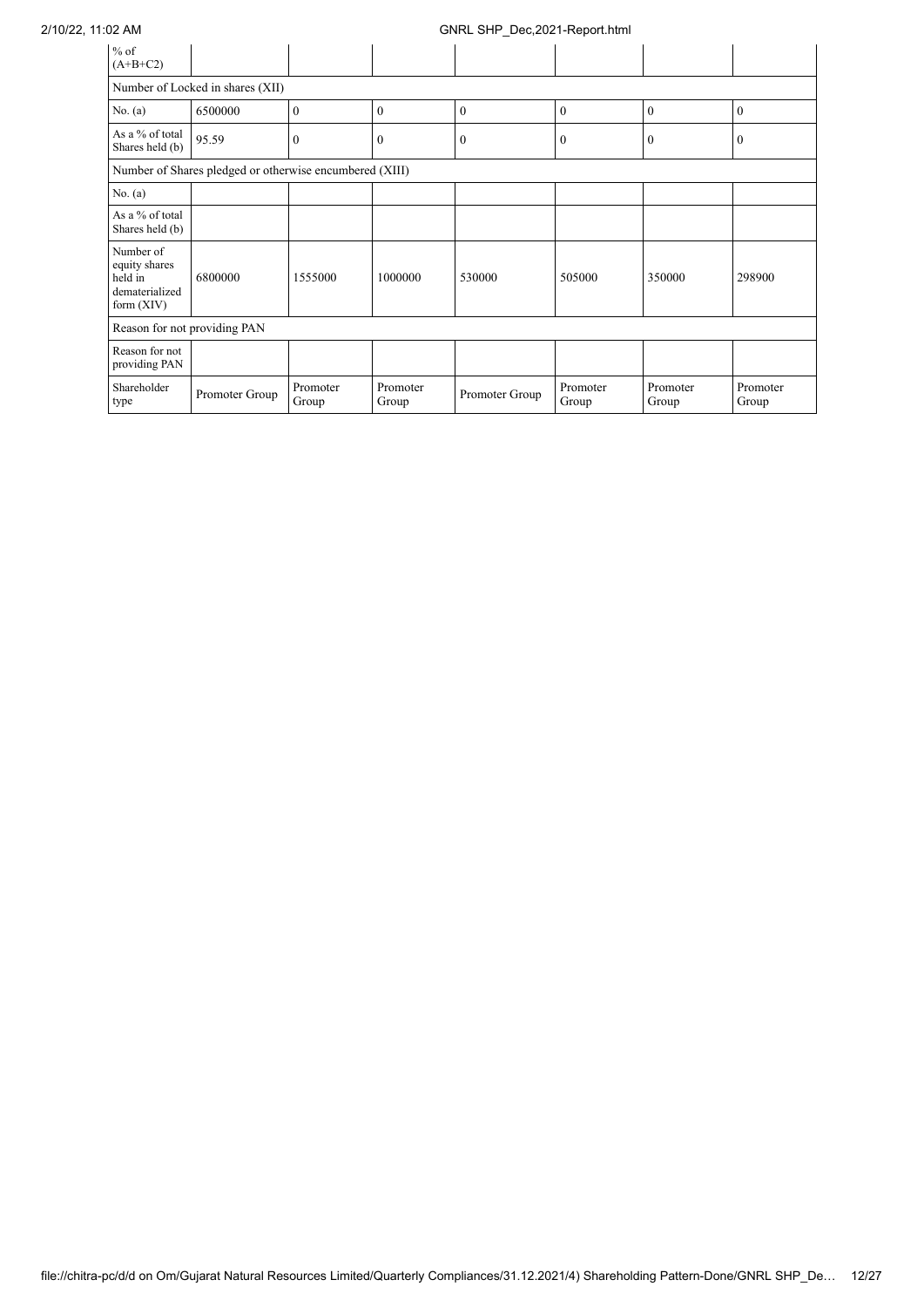|                                                                                                                                                                                      | Any Other (specify)                                           |  |  |  |  |  |  |  |
|--------------------------------------------------------------------------------------------------------------------------------------------------------------------------------------|---------------------------------------------------------------|--|--|--|--|--|--|--|
| Searial No.                                                                                                                                                                          |                                                               |  |  |  |  |  |  |  |
| Category                                                                                                                                                                             | Click here to go back                                         |  |  |  |  |  |  |  |
| Name of the<br>Shareholders (I)                                                                                                                                                      |                                                               |  |  |  |  |  |  |  |
| PAN(II)                                                                                                                                                                              | Total                                                         |  |  |  |  |  |  |  |
| No. of the<br>Shareholders (I)                                                                                                                                                       | $\tau$                                                        |  |  |  |  |  |  |  |
| No. of fully paid<br>up equity shares<br>held $(IV)$                                                                                                                                 | 11038900                                                      |  |  |  |  |  |  |  |
| No. Of Partly paid-<br>up equity shares<br>held (V)                                                                                                                                  |                                                               |  |  |  |  |  |  |  |
| No. Of shares<br>underlying<br>Depository<br>Receipts (VI)                                                                                                                           |                                                               |  |  |  |  |  |  |  |
| Total nos. shares<br>held $(VII) = (IV) +$<br>$(V)$ + $(VI)$                                                                                                                         | 11038900                                                      |  |  |  |  |  |  |  |
| Shareholding as a<br>% of total no. of<br>shares (calculated<br>as per SCRR,<br>1957) (VIII) As a<br>% of $(A+B+C2)$                                                                 | 13.76                                                         |  |  |  |  |  |  |  |
|                                                                                                                                                                                      | Number of Voting Rights held in each class of securities (IX) |  |  |  |  |  |  |  |
| Class eg: X                                                                                                                                                                          | 11038900                                                      |  |  |  |  |  |  |  |
| Class eg:y                                                                                                                                                                           |                                                               |  |  |  |  |  |  |  |
| Total                                                                                                                                                                                | 11038900                                                      |  |  |  |  |  |  |  |
| Total as a % of<br><b>Total Voting rights</b>                                                                                                                                        | 13.76                                                         |  |  |  |  |  |  |  |
| No. Of Shares<br>Underlying<br>Outstanding<br>convertible<br>securities $(X)$                                                                                                        |                                                               |  |  |  |  |  |  |  |
| No. of Shares<br>Underlying<br>Outstanding<br>Warrants (Xi)                                                                                                                          |                                                               |  |  |  |  |  |  |  |
| No. Of Shares<br>Underlying<br>Outstanding<br>convertible<br>securities and No.<br>Of Warrants (Xi)<br>(a)                                                                           |                                                               |  |  |  |  |  |  |  |
| Shareholding, as a<br>% assuming full<br>conversion of<br>convertible<br>securities (as a<br>percentage of<br>diluted share<br>capital) (XI)=<br>$(VII)+(X)$ As a %<br>of $(A+B+C2)$ | 13.76                                                         |  |  |  |  |  |  |  |
| Number of Locked in shares (XII)                                                                                                                                                     |                                                               |  |  |  |  |  |  |  |
| No. $(a)$                                                                                                                                                                            | 6500000                                                       |  |  |  |  |  |  |  |
| As a % of total<br>Shares held (b)                                                                                                                                                   | 58.88                                                         |  |  |  |  |  |  |  |
|                                                                                                                                                                                      | Number of Shares pledged or otherwise encumbered (XIII)       |  |  |  |  |  |  |  |
| No. (a)                                                                                                                                                                              |                                                               |  |  |  |  |  |  |  |
| As a % of total<br>Shares held (b)                                                                                                                                                   |                                                               |  |  |  |  |  |  |  |

Number of equity 11038900

 $\mathbf{I}$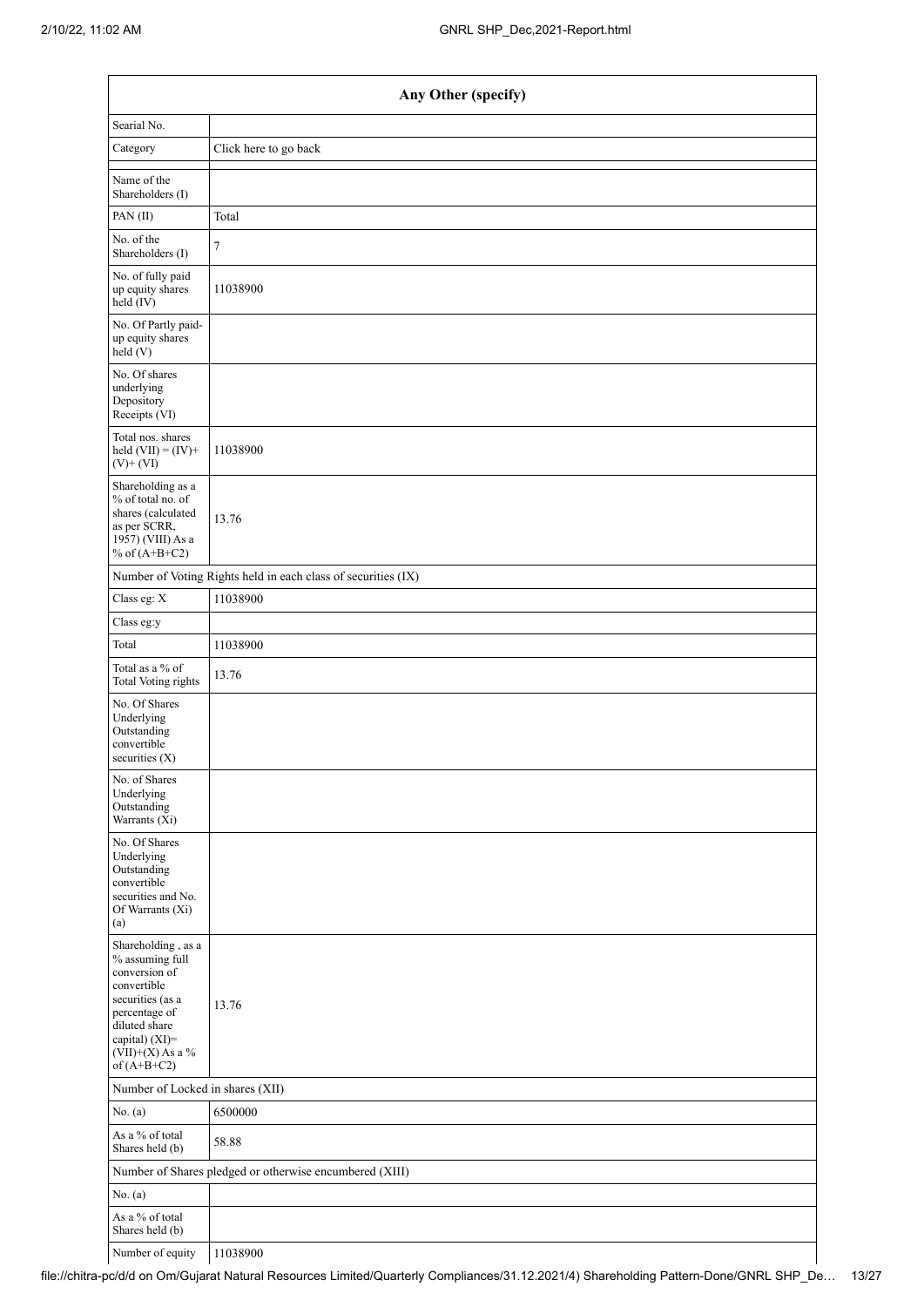| shares held in<br>dematerialized<br>form $(XIV)$ |  |  |  |
|--------------------------------------------------|--|--|--|
| Reason for not providing PAN                     |  |  |  |
| Reason for not<br>providing PAN                  |  |  |  |
| Shareholder type                                 |  |  |  |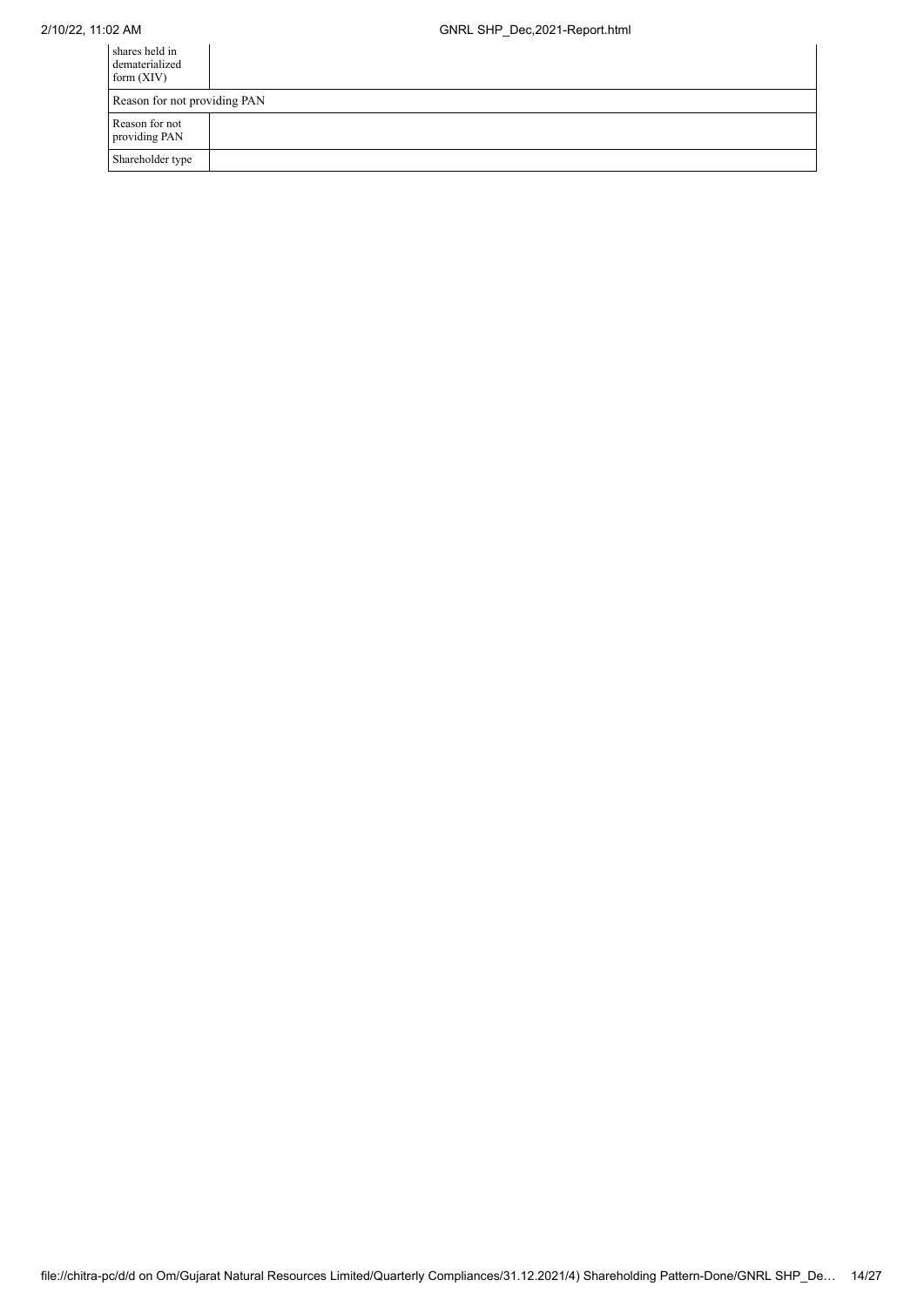$\overline{\Gamma}$ 

|                                                                                                                                                                                         |                                 |                                                               | Individuals - ii. Individual shareholders holding nominal share capital in excess of Rs. 2 lakhs. |                               |                                 |                          |
|-----------------------------------------------------------------------------------------------------------------------------------------------------------------------------------------|---------------------------------|---------------------------------------------------------------|---------------------------------------------------------------------------------------------------|-------------------------------|---------------------------------|--------------------------|
| Searial No.                                                                                                                                                                             | $\mathbf{1}$                    | $\overline{c}$                                                | 3                                                                                                 | 4                             | 5                               |                          |
| Name of the<br>Shareholders (I)                                                                                                                                                         | <b>SUMIT</b><br><b>LAKHOTIA</b> | <b>JAGRUTI KEYUR</b><br>THAKKAR                               | <b>KEYUR BALKRISHNA</b><br><b>THAKKAR</b>                                                         | <b>SHILPA</b><br><b>MALOO</b> | <b>SHILPI</b><br><b>AGARWAL</b> | Click here to<br>go back |
| PAN(II)                                                                                                                                                                                 | AGAPL0878K                      | AAYPT5091N                                                    | ABUPT0230G                                                                                        | AEYPM6599L                    | AJFPA9933Q                      | Total                    |
| No. of fully paid<br>up equity shares<br>held $(IV)$                                                                                                                                    | 3180000                         | 3000000                                                       | 3000000                                                                                           | 800000                        | 800000                          | 10780000                 |
| No. Of Partly paid-<br>up equity shares<br>held (V)                                                                                                                                     |                                 |                                                               |                                                                                                   |                               |                                 |                          |
| No. Of shares<br>underlying<br>Depository<br>Receipts (VI)                                                                                                                              |                                 |                                                               |                                                                                                   |                               |                                 |                          |
| Total nos. shares<br>held $(VII) = (IV) +$<br>$(V)+(VI)$                                                                                                                                | 3180000                         | 3000000                                                       | 3000000                                                                                           | 800000                        | 800000                          | 10780000                 |
| Shareholding as a<br>% of total no. of<br>shares (calculated<br>as per SCRR,<br>1957) (VIII) As a<br>% of $(A+B+C2)$                                                                    | 3.96                            | 3.74                                                          | 3.74                                                                                              | 1                             | 1                               | 13.43                    |
|                                                                                                                                                                                         |                                 | Number of Voting Rights held in each class of securities (IX) |                                                                                                   |                               |                                 |                          |
| Class eg: $X$                                                                                                                                                                           | 3180000                         | 3000000                                                       | 3000000                                                                                           | 800000                        | 800000                          | 10780000                 |
| Class eg:y                                                                                                                                                                              |                                 |                                                               |                                                                                                   |                               |                                 |                          |
| Total                                                                                                                                                                                   | 3180000                         | 3000000                                                       | 3000000                                                                                           | 800000                        | 800000                          | 10780000                 |
| Total as a % of<br>Total Voting rights                                                                                                                                                  | 3.96                            | 3.74                                                          | 3.74                                                                                              | $\mathbf{1}$                  | $\mathbf{1}$                    | 13.43                    |
| No. Of Shares<br>Underlying<br>Outstanding<br>convertible<br>securities $(X)$                                                                                                           |                                 |                                                               |                                                                                                   |                               |                                 |                          |
| No. of Shares<br>Underlying<br>Outstanding<br>Warrants (Xi)                                                                                                                             |                                 |                                                               |                                                                                                   |                               |                                 |                          |
| No. Of Shares<br>Underlying<br>Outstanding<br>convertible<br>securities and No.<br>Of Warrants (Xi)<br>(a)                                                                              |                                 |                                                               |                                                                                                   |                               |                                 |                          |
| Shareholding, as a<br>% assuming full<br>conversion of<br>convertible<br>securities (as a<br>percentage of<br>diluted share<br>capital) $(XI)$ =<br>$(VII)+(X)$ As a %<br>of $(A+B+C2)$ | 3.96                            | 3.74                                                          | 3.74                                                                                              | 1                             | 1                               | 13.43                    |
| Number of Locked in shares (XII)                                                                                                                                                        |                                 |                                                               |                                                                                                   |                               |                                 |                          |
| No. (a)                                                                                                                                                                                 | 3000000                         | 3000000                                                       | 3000000                                                                                           | $\boldsymbol{0}$              | $\boldsymbol{0}$                | 9000000                  |
| As a % of total<br>Shares held (b)                                                                                                                                                      | 94.34                           | 100                                                           | 100                                                                                               | $\boldsymbol{0}$              | $\boldsymbol{0}$                | 83.49                    |
| Number of equity<br>shares held in<br>dematerialized<br>form (XIV)                                                                                                                      | 3180000                         | 3000000                                                       | 3000000                                                                                           | 800000                        | 800000                          | 10780000                 |
| Reason for not providing PAN                                                                                                                                                            |                                 |                                                               |                                                                                                   |                               |                                 |                          |
| Reason for not<br>providing PAN                                                                                                                                                         |                                 |                                                               |                                                                                                   |                               |                                 |                          |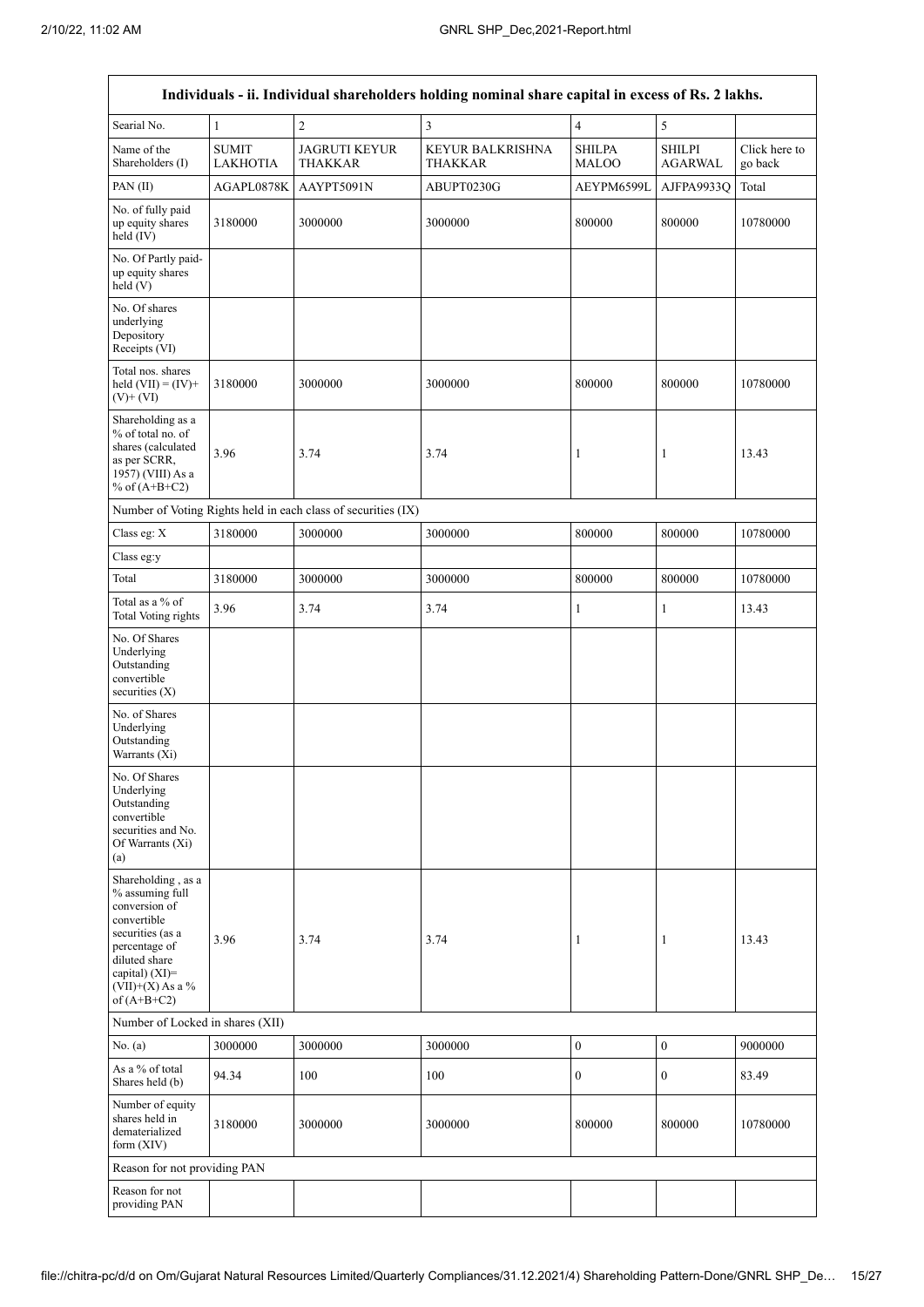| Any Other (specify)                                                                                                                                                                  |                  |                                                                                                                           |                |                                                 |                                              |                                                    |                                                    |  |
|--------------------------------------------------------------------------------------------------------------------------------------------------------------------------------------|------------------|---------------------------------------------------------------------------------------------------------------------------|----------------|-------------------------------------------------|----------------------------------------------|----------------------------------------------------|----------------------------------------------------|--|
| Searial No.                                                                                                                                                                          | $\mathbf{1}$     | $\overline{2}$                                                                                                            | $\overline{3}$ | 4                                               | 5                                            | 6                                                  | $\overline{7}$                                     |  |
| Category                                                                                                                                                                             | <b>IEPF</b>      | <b>IEPF</b>                                                                                                               | $LLP$          | <b>LLP</b>                                      | <b>LLP</b>                                   | <b>LLP</b>                                         | <b>LLP</b>                                         |  |
| Category / More<br>than 1 percentage                                                                                                                                                 | Category         | More than 1 percentage<br>of shareholding                                                                                 | Category       | More than 1<br>percentage of<br>shareholding    | More than 1<br>percentage of<br>shareholding | More than 1<br>percentage of<br>shareholding       | More than 1<br>percentage of<br>shareholding       |  |
| Name of the<br>Shareholders (I)                                                                                                                                                      |                  | <b>INVESTOR</b><br><b>EDUCATION AND</b><br>PROTECTION FUND<br><b>AUTHORITY</b><br>MINISTRY OF<br><b>CORPORATE AFFAIRS</b> |                | <b>KJK VENTURA</b><br>CONSULTANCY<br><b>LLP</b> | <b>CLEAR SKY</b><br><b>TRADELINK</b><br>LLP  | <b>DV FINANCE</b><br><b>SERVICES</b><br><b>LLP</b> | <b>GOYENKA</b><br><b>REAL</b><br><b>ESTATE LLP</b> |  |
| PAN(II)                                                                                                                                                                              |                  | ZZZZZ9999Z                                                                                                                |                | AAUFK6228J                                      | ADNFS1176P                                   | AAKFV0603Q                                         | AARFG3941R                                         |  |
| No. of the<br>Shareholders (I)                                                                                                                                                       | 1                | 1                                                                                                                         | 11             | 1                                               | $\mathbf{1}$                                 | $\mathbf{1}$                                       | $\mathbf{1}$                                       |  |
| No. of fully paid<br>up equity shares<br>held (IV)                                                                                                                                   | 1331033          | 1331033                                                                                                                   | 15313254       | 4500000                                         | 3135000                                      | 3000000                                            | 2671075                                            |  |
| No. Of Partly paid-<br>up equity shares<br>$\text{held} (V)$                                                                                                                         |                  |                                                                                                                           |                |                                                 |                                              |                                                    |                                                    |  |
| No. Of shares<br>underlying<br>Depository<br>Receipts (VI)                                                                                                                           |                  |                                                                                                                           |                |                                                 |                                              |                                                    |                                                    |  |
| Total nos. shares<br>held $(VII) = (IV) +$<br>$(V)$ + $(VI)$                                                                                                                         | 1331033          | 1331033                                                                                                                   | 15313254       | 4500000                                         | 3135000                                      | 3000000                                            | 2671075                                            |  |
| Shareholding as a<br>% of total no. of<br>shares (calculated<br>as per SCRR,<br>1957) (VIII) As a<br>% of $(A+B+C2)$                                                                 | 1.66             | 1.66                                                                                                                      | 19.08          | 5.61                                            | 3.91                                         | 3.74                                               | 3.33                                               |  |
|                                                                                                                                                                                      |                  | Number of Voting Rights held in each class of securities (IX)                                                             |                |                                                 |                                              |                                                    |                                                    |  |
| Class eg: X                                                                                                                                                                          | 1331033          | 1331033                                                                                                                   | 15313254       | 4500000                                         | 3135000                                      | 3000000                                            | 2671075                                            |  |
| Class eg:y                                                                                                                                                                           |                  |                                                                                                                           |                |                                                 |                                              |                                                    |                                                    |  |
| Total                                                                                                                                                                                | 1331033          | 1331033                                                                                                                   | 15313254       | 4500000                                         | 3135000                                      | 3000000                                            | 2671075                                            |  |
| Total as a % of<br><b>Total Voting rights</b>                                                                                                                                        | 1.66             | 1.66                                                                                                                      | 19.08          | 5.61                                            | 3.91                                         | 3.74                                               | 3.33                                               |  |
| No. Of Shares<br>Underlying<br>Outstanding<br>convertible<br>securities $(X)$                                                                                                        |                  |                                                                                                                           |                |                                                 |                                              |                                                    |                                                    |  |
| No. of Shares<br>Underlying<br>Outstanding<br>Warrants (Xi)                                                                                                                          |                  |                                                                                                                           |                |                                                 |                                              |                                                    |                                                    |  |
| No. Of Shares<br>Underlying<br>Outstanding<br>convertible<br>securities and No.<br>Of Warrants (Xi)<br>(a)                                                                           |                  |                                                                                                                           |                |                                                 |                                              |                                                    |                                                    |  |
| Shareholding, as a<br>% assuming full<br>conversion of<br>convertible<br>securities (as a<br>percentage of<br>diluted share<br>capital) (XI)=<br>$(VII)+(X)$ As a %<br>of $(A+B+C2)$ | 1.66             | 1.66                                                                                                                      | 19.08          | 5.61                                            | 3.91                                         | 3.74                                               | 3.33                                               |  |
| Number of Locked in shares (XII)                                                                                                                                                     |                  |                                                                                                                           |                |                                                 |                                              |                                                    |                                                    |  |
| No. (a)                                                                                                                                                                              | $\boldsymbol{0}$ | $\boldsymbol{0}$                                                                                                          | 7500000        | 4500000                                         | $\boldsymbol{0}$                             | 3000000                                            | $\boldsymbol{0}$                                   |  |
| As a % of total<br>Shares held (b)                                                                                                                                                   | $\boldsymbol{0}$ | $\boldsymbol{0}$                                                                                                          | 48.98          | 100                                             | 0                                            | 100                                                | $\boldsymbol{0}$                                   |  |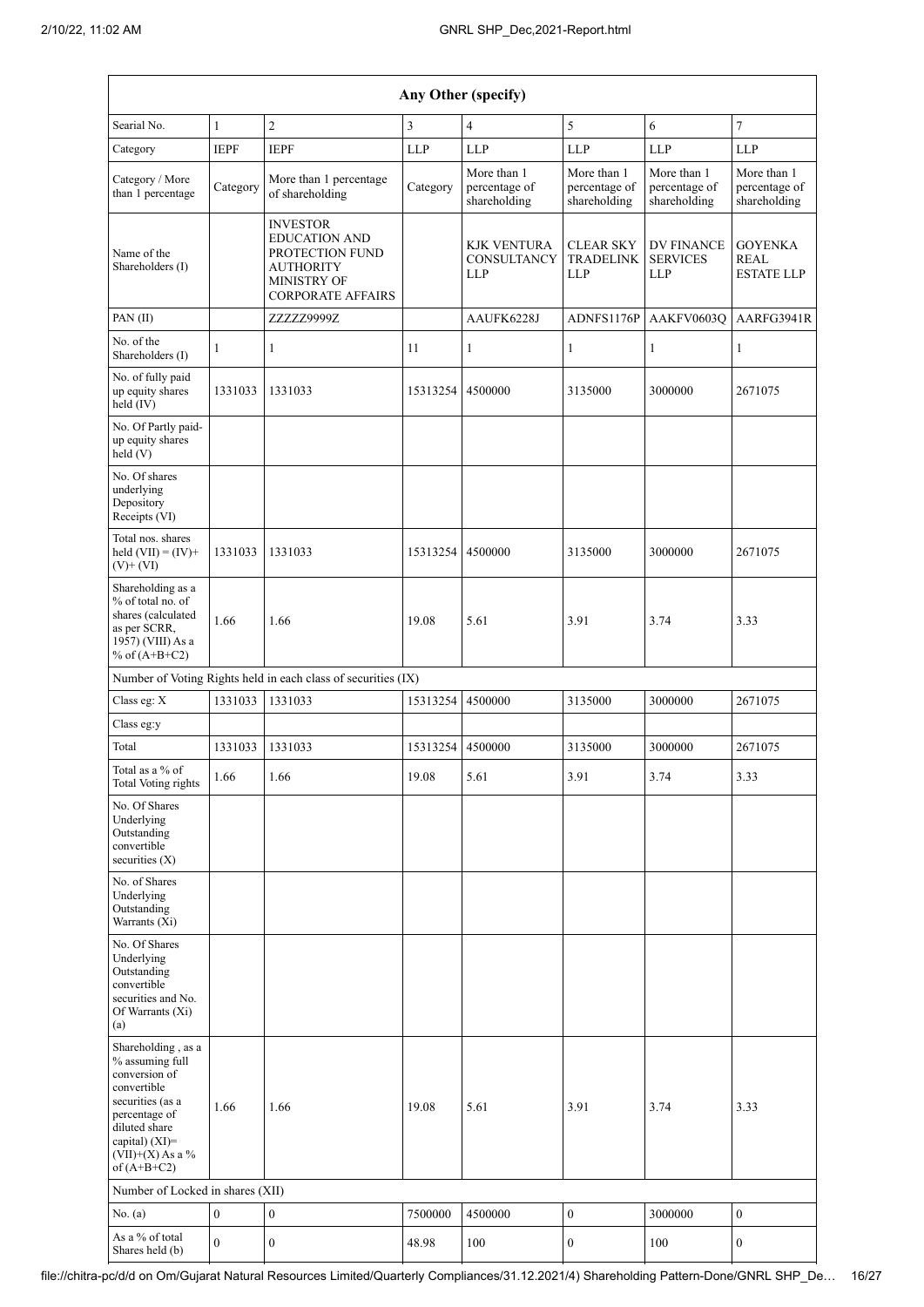| Number of equity<br>shares held in<br>dematerialized<br>form $(XIV)$ | 1331033 1331033 |                        | 15313254 4500000 | 3135000 | 3000000 | 2671075 |
|----------------------------------------------------------------------|-----------------|------------------------|------------------|---------|---------|---------|
| Reason for not providing PAN                                         |                 |                        |                  |         |         |         |
| Reason for not<br>providing PAN                                      |                 | Textual Information(1) |                  |         |         |         |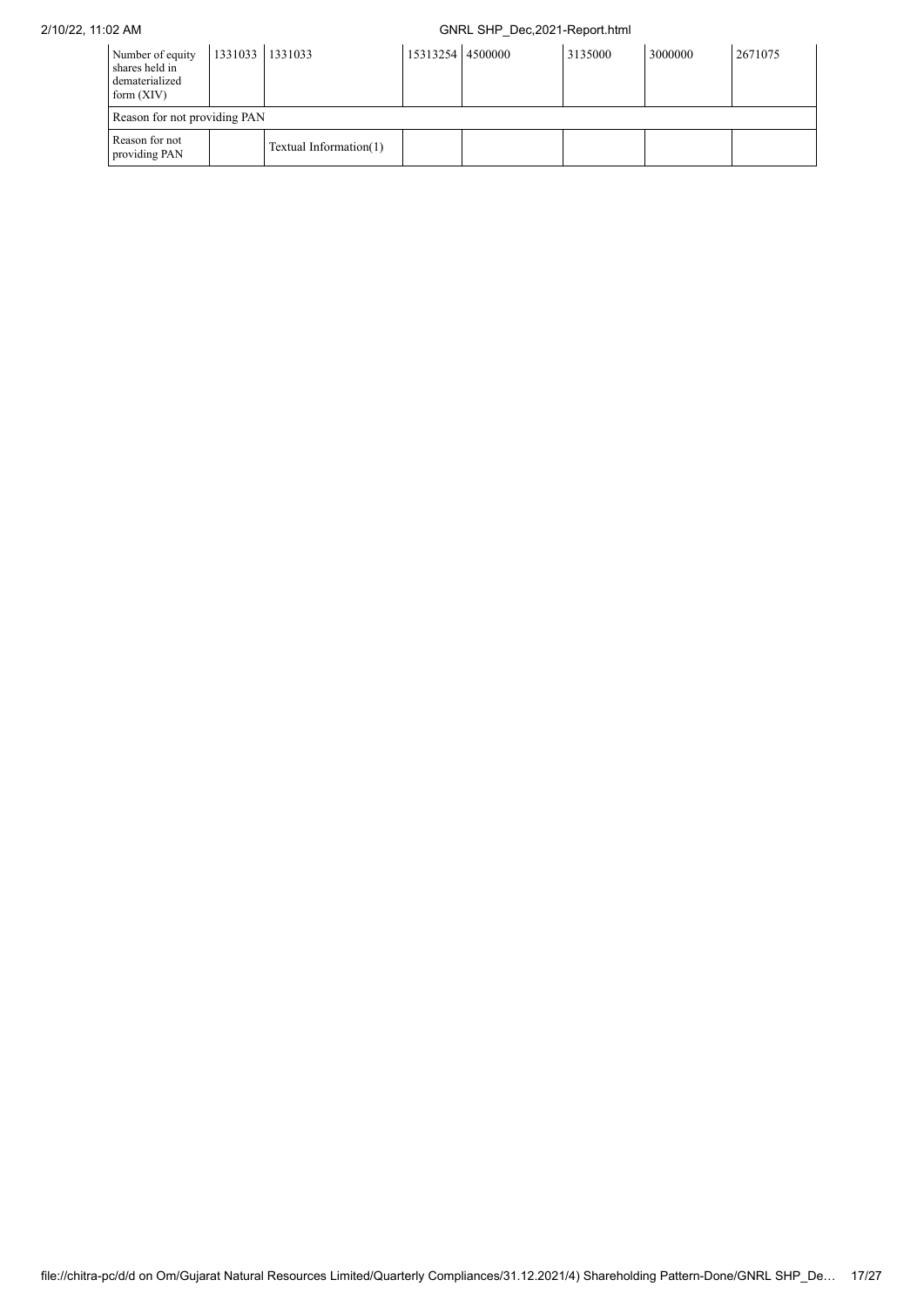|                                                                                                                                                                                      | Any Other (specify)                                                       |                            |                                                           |                                                                     |                                                    |                                                                |                                                     |  |  |
|--------------------------------------------------------------------------------------------------------------------------------------------------------------------------------------|---------------------------------------------------------------------------|----------------------------|-----------------------------------------------------------|---------------------------------------------------------------------|----------------------------------------------------|----------------------------------------------------------------|-----------------------------------------------------|--|--|
| Searial No.                                                                                                                                                                          | 8                                                                         | 9                          | 10                                                        | 11                                                                  | 12                                                 | 13                                                             | 14                                                  |  |  |
| Category                                                                                                                                                                             | <b>LLP</b>                                                                | <b>Bodies</b><br>Corporate | <b>Bodies</b><br>Corporate                                | <b>Bodies Corporate</b>                                             | <b>Bodies</b><br>Corporate                         | <b>Bodies</b><br>Corporate                                     | <b>Bodies Corporate</b>                             |  |  |
| Category / More<br>than 1 percentage                                                                                                                                                 | More than 1<br>percentage of<br>shareholding                              | Category                   | More than 1<br>percentage of<br>shareholding              | More than 1<br>percentage of<br>shareholding                        | More than 1<br>percentage of<br>shareholding       | More than 1<br>percentage of<br>shareholding                   | More than 1<br>percentage of<br>shareholding        |  |  |
| Name of the<br>Shareholders (I)                                                                                                                                                      | <b>MIDRINA</b><br>OIL AND<br>GAS<br><b>SERVICES</b><br><b>LIMITED LLP</b> |                            | THIRDEYE<br>TRADELINK<br><b>PRIVATE</b><br><b>LIMITED</b> | WEALTHSTREET<br><b>FINSERVE</b><br><b>PRIVATE</b><br><b>LIMITED</b> | <b>RAJASTHAN</b><br><b>GASES</b><br><b>LIMITED</b> | <b>PADMA</b><br>REAL INFRA<br><b>PRIVATE</b><br><b>LIMITED</b> | CLEAR WATER<br><b>COMMODITIES</b><br><b>PVT LTD</b> |  |  |
| PAN(II)                                                                                                                                                                              | ABGFM9612B                                                                |                            | AANCS0258G                                                | AACCW0168J                                                          | AABCR8664H                                         | AAECP7959A                                                     | AAECC8303M                                          |  |  |
| No. of the<br>Shareholders (I)                                                                                                                                                       | 1                                                                         | 44                         | 1                                                         | 1                                                                   | 1                                                  | 1                                                              | 1                                                   |  |  |
| No. of fully paid<br>up equity shares<br>held (IV)                                                                                                                                   | 1565000                                                                   | 22949920 3750000           |                                                           | 3750000                                                             | 3200000                                            | 2171000                                                        | 2000000                                             |  |  |
| No. Of Partly<br>paid-up equity<br>shares held (V)                                                                                                                                   |                                                                           |                            |                                                           |                                                                     |                                                    |                                                                |                                                     |  |  |
| No. Of shares<br>underlying<br>Depository<br>Receipts (VI)                                                                                                                           |                                                                           |                            |                                                           |                                                                     |                                                    |                                                                |                                                     |  |  |
| Total nos. shares<br>held $(VII) = (IV) +$<br>$(V)$ + $(VI)$                                                                                                                         | 1565000                                                                   | 22949920                   | 3750000                                                   | 3750000                                                             | 3200000                                            | 2171000                                                        | 2000000                                             |  |  |
| Shareholding as a<br>% of total no. of<br>shares (calculated<br>as per SCRR,<br>1957) (VIII) As a<br>% of $(A+B+C2)$                                                                 | 1.95                                                                      | 28.6                       | 4.67                                                      | 4.67                                                                | 3.99                                               | 2.71                                                           | 2.49                                                |  |  |
| Number of Voting Rights held in each class of securities (IX)                                                                                                                        |                                                                           |                            |                                                           |                                                                     |                                                    |                                                                |                                                     |  |  |
| Class eg: X                                                                                                                                                                          | 1565000                                                                   | 22949920                   | 3750000                                                   | 3750000                                                             | 3200000                                            | 2171000                                                        | 2000000                                             |  |  |
| Class eg:y                                                                                                                                                                           |                                                                           |                            |                                                           |                                                                     |                                                    |                                                                |                                                     |  |  |
| Total                                                                                                                                                                                | 1565000                                                                   | 22949920                   | 3750000                                                   | 3750000                                                             | 3200000                                            | 2171000                                                        | 2000000                                             |  |  |
| Total as a $\%$ of<br><b>Total Voting rights</b>                                                                                                                                     | 1.95                                                                      | 28.6                       | 4.67                                                      | 4.67                                                                | 3.99                                               | 2.71                                                           | 2.49                                                |  |  |
| No. Of Shares<br>Underlying<br>Outstanding<br>convertible<br>securities $(X)$                                                                                                        |                                                                           |                            |                                                           |                                                                     |                                                    |                                                                |                                                     |  |  |
| No. of Shares<br>Underlying<br>Outstanding<br>Warrants (Xi)                                                                                                                          |                                                                           |                            |                                                           |                                                                     |                                                    |                                                                |                                                     |  |  |
| No. Of Shares<br>Underlying<br>Outstanding<br>convertible<br>securities and No.<br>Of Warrants (Xi)<br>(a)                                                                           |                                                                           |                            |                                                           |                                                                     |                                                    |                                                                |                                                     |  |  |
| Shareholding, as a<br>% assuming full<br>conversion of<br>convertible<br>securities (as a<br>percentage of<br>diluted share<br>capital) (XI)=<br>$(VII)+(X)$ As a %<br>of $(A+B+C2)$ | 1.95                                                                      | 28.6                       | 4.67                                                      | 4.67                                                                | 3.99                                               | 2.71                                                           | 2.49                                                |  |  |
| Number of Locked in shares (XII)                                                                                                                                                     |                                                                           |                            |                                                           |                                                                     |                                                    |                                                                |                                                     |  |  |
| No. $(a)$                                                                                                                                                                            | $\boldsymbol{0}$                                                          | 7500000                    | 3750000                                                   | 3750000                                                             | $\boldsymbol{0}$                                   | $\boldsymbol{0}$                                               | $\boldsymbol{0}$                                    |  |  |
| As a % of total<br>Shares held (b)                                                                                                                                                   | $\boldsymbol{0}$                                                          | 32.68                      | 100                                                       | 100                                                                 | $\boldsymbol{0}$                                   | $\boldsymbol{0}$                                               | $\boldsymbol{0}$                                    |  |  |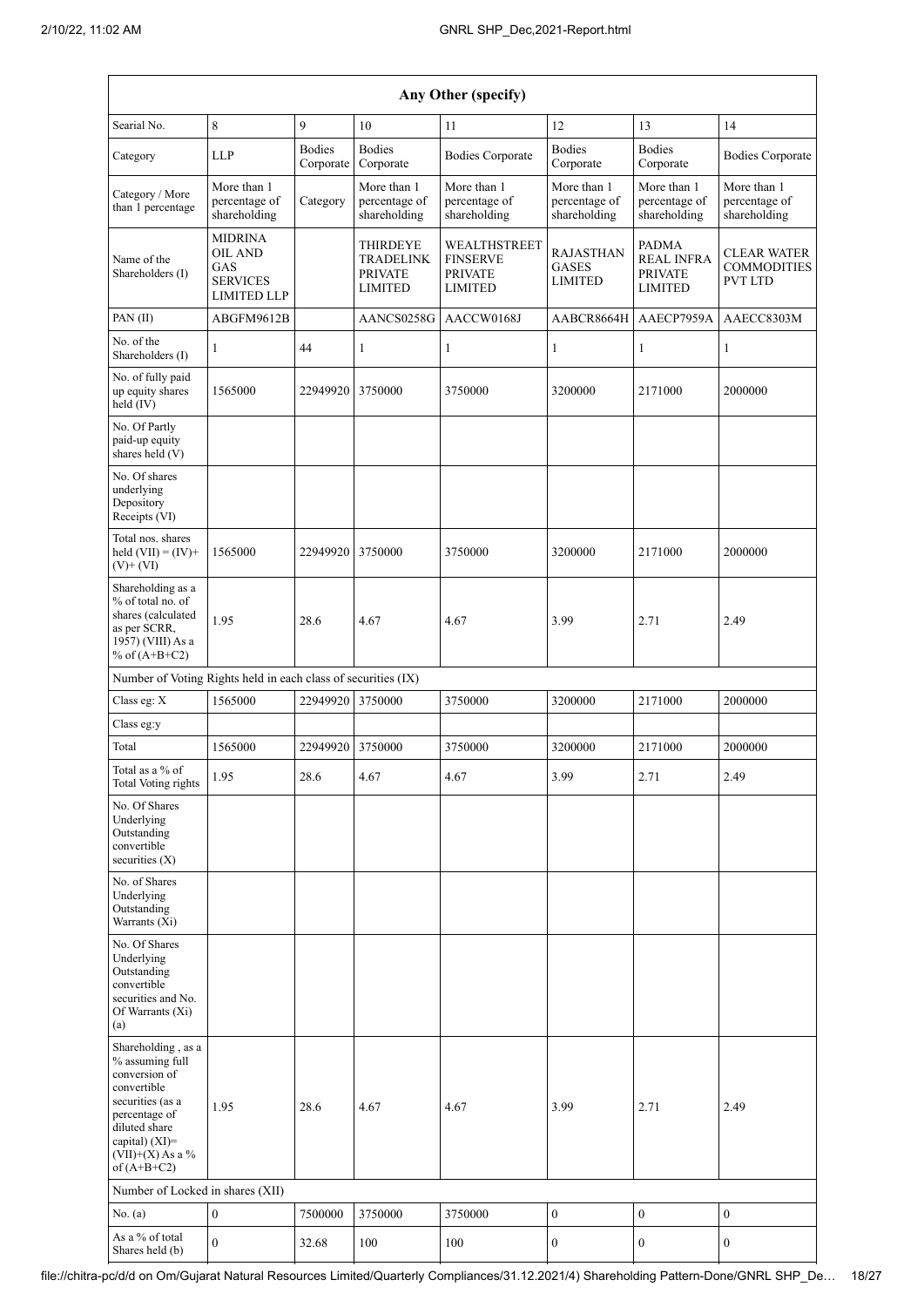| Number of equity<br>shares held in<br>dematerialized<br>form $(XIV)$ | 1565000 | 22949920 3750000 | 3750000 | 3200000 | 2171000 | 2000000 |
|----------------------------------------------------------------------|---------|------------------|---------|---------|---------|---------|
| Reason for not providing PAN                                         |         |                  |         |         |         |         |
| Reason for not<br>providing PAN                                      |         |                  |         |         |         |         |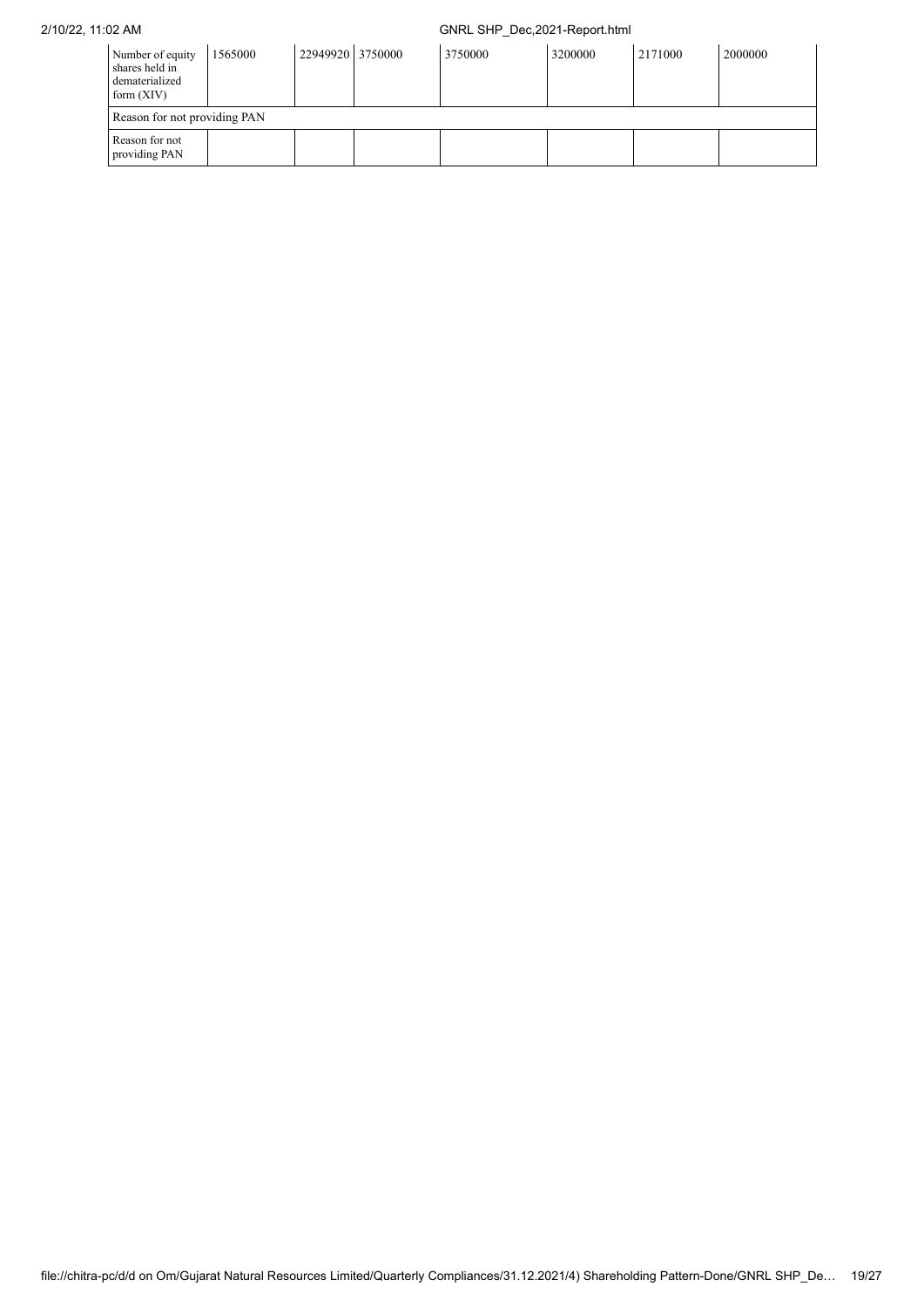| Any Other (specify)                                                                                                                                                                  |                                                                       |                                                               |                                                                      |                                                                        |                                               |                     |                                                        |  |
|--------------------------------------------------------------------------------------------------------------------------------------------------------------------------------------|-----------------------------------------------------------------------|---------------------------------------------------------------|----------------------------------------------------------------------|------------------------------------------------------------------------|-----------------------------------------------|---------------------|--------------------------------------------------------|--|
| Searial No.                                                                                                                                                                          | 15                                                                    | 16                                                            | 17                                                                   | 18                                                                     | 19                                            | 20                  | 21                                                     |  |
| Category                                                                                                                                                                             | <b>Bodies</b><br>Corporate                                            | <b>Bodies Corporate</b>                                       | <b>Bodies</b><br>Corporate                                           | <b>Bodies</b><br>Corporate                                             | <b>Bodies</b><br>Corporate                    | Clearing<br>Members | Clearing<br>Members                                    |  |
| Category / More<br>than 1 percentage                                                                                                                                                 | More than 1<br>percentage of<br>shareholding                          | More than 1<br>percentage of<br>shareholding                  | More than 1<br>percentage of<br>shareholding                         | More than 1<br>percentage of<br>shareholding                           | More than 1<br>percentage of<br>shareholding  | Category            | More than 1<br>percentage of<br>shareholding           |  |
| Name of the<br>Shareholders (I)                                                                                                                                                      | <b>SHAURYA</b><br><b>ORGANICS</b><br><b>PRIVATE</b><br><b>LIMITED</b> | SURYAJA<br><b>INFRASTRUCTURE</b><br>PVT. LTD.                 | <b>MILAN</b><br><b>GRAFITECH</b><br><b>PRIVATE</b><br><b>LIMITED</b> | <b>JAIKUSH</b><br><b>CONTRACTS</b><br><b>PRIVATE</b><br><b>LIMITED</b> | L7 HITECH<br><b>PRIVATE</b><br><b>LIMITED</b> |                     | <b>PRARAMBH</b><br><b>SECURITIES</b><br><b>PVT LTD</b> |  |
| PAN(II)                                                                                                                                                                              | AACCS1382C                                                            | AANCS1841B                                                    | AAECM6401E                                                           | AACCJ1454A                                                             | AACCL7130P                                    |                     | AAOCS6411N                                             |  |
| No. of the<br>Shareholders (I)                                                                                                                                                       | 1                                                                     | 1                                                             | $\mathbf{1}$                                                         | 1                                                                      | 1                                             | 35                  | $\mathbf{1}$                                           |  |
| No. of fully paid<br>up equity shares<br>held (IV)                                                                                                                                   | 1555000                                                               | 1555000                                                       | 1075207                                                              | 968000                                                                 | 905379                                        | 979914              | 750995                                                 |  |
| No. Of Partly paid-<br>up equity shares<br>held (V)                                                                                                                                  |                                                                       |                                                               |                                                                      |                                                                        |                                               |                     |                                                        |  |
| No. Of shares<br>underlying<br>Depository<br>Receipts (VI)                                                                                                                           |                                                                       |                                                               |                                                                      |                                                                        |                                               |                     |                                                        |  |
| Total nos. shares<br>held $(VII) = (IV) +$<br>$(V)$ + $(VI)$                                                                                                                         | 1555000                                                               | 1555000                                                       | 1075207                                                              | 968000                                                                 | 905379                                        | 979914              | 750995                                                 |  |
| Shareholding as a<br>% of total no. of<br>shares (calculated<br>as per SCRR,<br>1957) (VIII) As a<br>% of $(A+B+C2)$                                                                 | 1.94                                                                  | 1.94                                                          | 1.34                                                                 | 1.21                                                                   | 1.13                                          | 1.22                | 0.94                                                   |  |
|                                                                                                                                                                                      |                                                                       | Number of Voting Rights held in each class of securities (IX) |                                                                      |                                                                        |                                               |                     |                                                        |  |
| Class eg: X                                                                                                                                                                          | 1555000                                                               | 1555000                                                       | 1075207                                                              | 968000                                                                 | 905379                                        | 979914              | 750995                                                 |  |
| Class eg:y                                                                                                                                                                           |                                                                       |                                                               |                                                                      |                                                                        |                                               |                     |                                                        |  |
| Total                                                                                                                                                                                | 1555000                                                               | 1555000                                                       | 1075207                                                              | 968000                                                                 | 905379                                        | 979914              | 750995                                                 |  |
| Total as a % of<br>Total Voting rights                                                                                                                                               | 1.94                                                                  | 1.94                                                          | 1.34                                                                 | 1.21                                                                   | 1.13                                          | 1.22                | 0.94                                                   |  |
| No. Of Shares<br>Underlying<br>Outstanding<br>convertible<br>securities $(X)$                                                                                                        |                                                                       |                                                               |                                                                      |                                                                        |                                               |                     |                                                        |  |
| No. of Shares<br>Underlying<br>Outstanding<br>Warrants (Xi)                                                                                                                          |                                                                       |                                                               |                                                                      |                                                                        |                                               |                     |                                                        |  |
| No. Of Shares<br>Underlying<br>Outstanding<br>convertible<br>securities and No.<br>Of Warrants (Xi)<br>(a)                                                                           |                                                                       |                                                               |                                                                      |                                                                        |                                               |                     |                                                        |  |
| Shareholding, as a<br>% assuming full<br>conversion of<br>convertible<br>securities (as a<br>percentage of<br>diluted share<br>capital) (XI)=<br>$(VII)+(X)$ As a %<br>of $(A+B+C2)$ | 1.94                                                                  | 1.94                                                          | 1.34                                                                 | 1.21                                                                   | 1.13                                          | 1.22                | 0.94                                                   |  |
| Number of Locked in shares (XII)                                                                                                                                                     |                                                                       |                                                               |                                                                      |                                                                        |                                               |                     |                                                        |  |
| No. (a)                                                                                                                                                                              | $\boldsymbol{0}$                                                      | $\boldsymbol{0}$                                              | $\boldsymbol{0}$                                                     | $\boldsymbol{0}$                                                       | $\boldsymbol{0}$                              | $\boldsymbol{0}$    | $\boldsymbol{0}$                                       |  |
| As a % of total<br>Shares held (b)                                                                                                                                                   | $\mathbf{0}$                                                          | $\boldsymbol{0}$                                              | $\boldsymbol{0}$                                                     | $\boldsymbol{0}$                                                       | $\boldsymbol{0}$                              | $\mathbf{0}$        | $\mathbf{0}$                                           |  |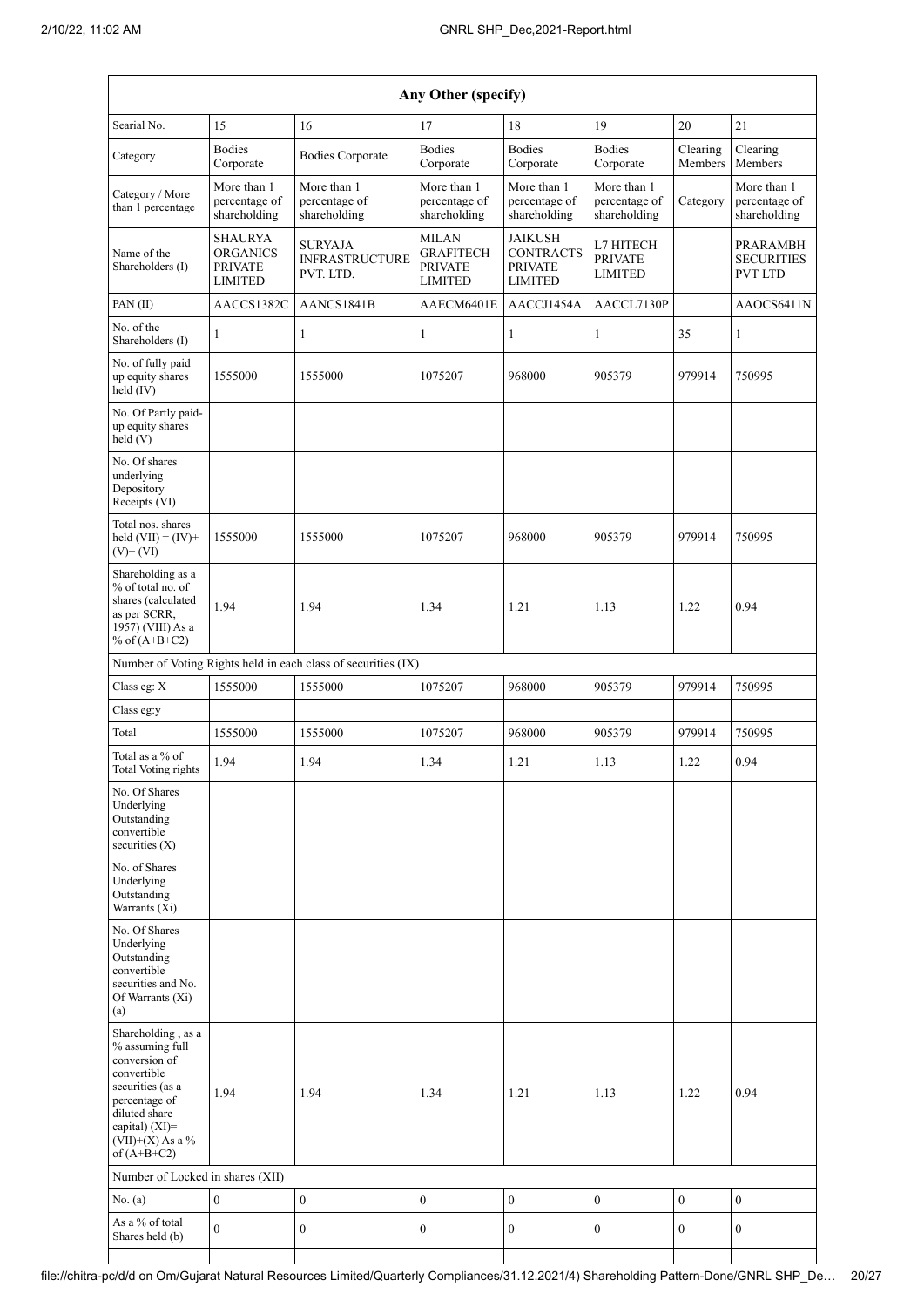| Number of equity<br>shares held in<br>dematerialized<br>form $(XIV)$ | 1555000 | 1555000 | 1075207 | 968000 | 905379 | 979914 | 750995 |
|----------------------------------------------------------------------|---------|---------|---------|--------|--------|--------|--------|
| Reason for not providing PAN                                         |         |         |         |        |        |        |        |
| Reason for not<br>providing PAN                                      |         |         |         |        |        |        |        |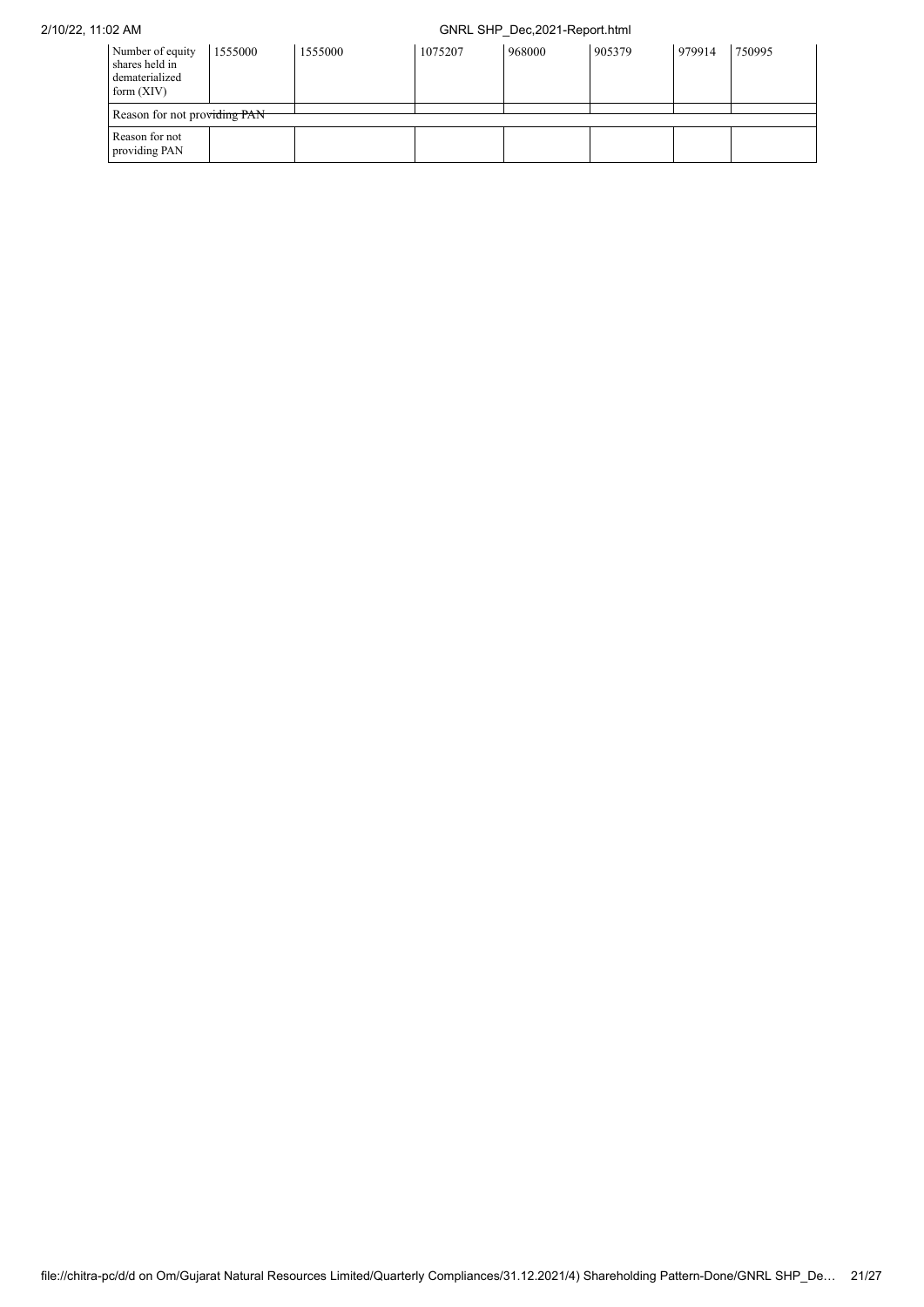|                                                                                                                                                                                      |                                                               |                  |                  | Any Other (specify)                       |                                           |                                           |
|--------------------------------------------------------------------------------------------------------------------------------------------------------------------------------------|---------------------------------------------------------------|------------------|------------------|-------------------------------------------|-------------------------------------------|-------------------------------------------|
| Searial No.                                                                                                                                                                          | 22                                                            | 23               | 24               | 25                                        | 26                                        | 27                                        |
| Category                                                                                                                                                                             | Non-Resident<br>Indian (NRI)                                  | Trusts           | <b>HUF</b>       | <b>HUF</b>                                | <b>HUF</b>                                | <b>HUF</b>                                |
| Category / More<br>than 1 percentage                                                                                                                                                 | Category                                                      | Category         | Category         | More than 1 percentage<br>of shareholding | More than 1 percentage<br>of shareholding | More than 1 percentage<br>of shareholding |
| Name of the<br>Shareholders (I)                                                                                                                                                      |                                                               |                  |                  | <b>ABHISHEK</b><br><b>AGARWAL</b>         | ARPIT AGARWAL                             | <b>RAVINDRA MALOO</b><br><b>HUF</b>       |
| PAN(II)                                                                                                                                                                              |                                                               |                  |                  | AAIHA6393N                                | AAOHA1896C                                | AAEHR7516N                                |
| No. of the<br>Shareholders (I)                                                                                                                                                       | 12                                                            | 1                | 79               | 1                                         | $\mathbf{1}$                              | $\mathbf{1}$                              |
| No. of fully paid<br>up equity shares<br>$\text{held}(\text{IV})$                                                                                                                    | 15497                                                         | 41062            | 4598080          | 800000                                    | 762500                                    | 750000                                    |
| No. Of Partly paid-<br>up equity shares<br>held(V)                                                                                                                                   |                                                               |                  |                  |                                           |                                           |                                           |
| No. Of shares<br>underlying<br>Depository<br>Receipts (VI)                                                                                                                           |                                                               |                  |                  |                                           |                                           |                                           |
| Total nos, shares<br>held $(VII) = (IV) +$<br>$(V)$ + $(VI)$                                                                                                                         | 15497                                                         | 41062            | 4598080          | 800000                                    | 762500                                    | 750000                                    |
| Shareholding as a<br>% of total no. of<br>shares (calculated<br>as per SCRR,<br>1957) (VIII) As a<br>% of $(A+B+C2)$                                                                 | 0.02                                                          | 0.05             | 5.73             | 1                                         | 0.95                                      | 0.93                                      |
|                                                                                                                                                                                      | Number of Voting Rights held in each class of securities (IX) |                  |                  |                                           |                                           |                                           |
| Class eg: X                                                                                                                                                                          | 15497                                                         | 41062            | 4598080          | 800000                                    | 762500                                    | 750000                                    |
| Class eg:y                                                                                                                                                                           |                                                               |                  |                  |                                           |                                           |                                           |
| Total                                                                                                                                                                                | 15497                                                         | 41062            | 4598080          | 800000                                    | 762500                                    | 750000                                    |
| Total as a % of<br><b>Total Voting rights</b>                                                                                                                                        | 0.02                                                          | 0.05             | 5.73             | $\mathbf{1}$                              | 0.95                                      | 0.93                                      |
| No. Of Shares<br>Underlying<br>Outstanding<br>convertible<br>securities $(X)$                                                                                                        |                                                               |                  |                  |                                           |                                           |                                           |
| No. of Shares<br>Underlying<br>Outstanding<br>Warrants (Xi)                                                                                                                          |                                                               |                  |                  |                                           |                                           |                                           |
| No. Of Shares<br>Underlying<br>Outstanding<br>convertible<br>securities and No.<br>Of Warrants (Xi)<br>(a)                                                                           |                                                               |                  |                  |                                           |                                           |                                           |
| Shareholding, as a<br>% assuming full<br>conversion of<br>convertible<br>securities (as a<br>percentage of<br>diluted share<br>capital) (XI)=<br>$(VII)+(X)$ As a %<br>of $(A+B+C2)$ | 0.02                                                          | 0.05             | 5.73             | $\mathbf{1}$                              | 0.95                                      | 0.93                                      |
| Number of Locked in shares (XII)                                                                                                                                                     |                                                               |                  |                  |                                           |                                           |                                           |
| No. (a)                                                                                                                                                                              | $\boldsymbol{0}$                                              | $\boldsymbol{0}$ | $\boldsymbol{0}$ | $\boldsymbol{0}$                          | $\boldsymbol{0}$                          | $\boldsymbol{0}$                          |
| As a % of total<br>Shares held (b)                                                                                                                                                   | $\mathbf{0}$                                                  | $\boldsymbol{0}$ | $\overline{0}$   | $\mathbf{0}$                              | $\mathbf{0}$                              | $\mathbf{0}$                              |
| Number of equity<br>shares held in<br>dematerialized<br>form (XIV)                                                                                                                   | 15497                                                         | 41062            | 4598080          | 800000                                    | 762500                                    | 750000                                    |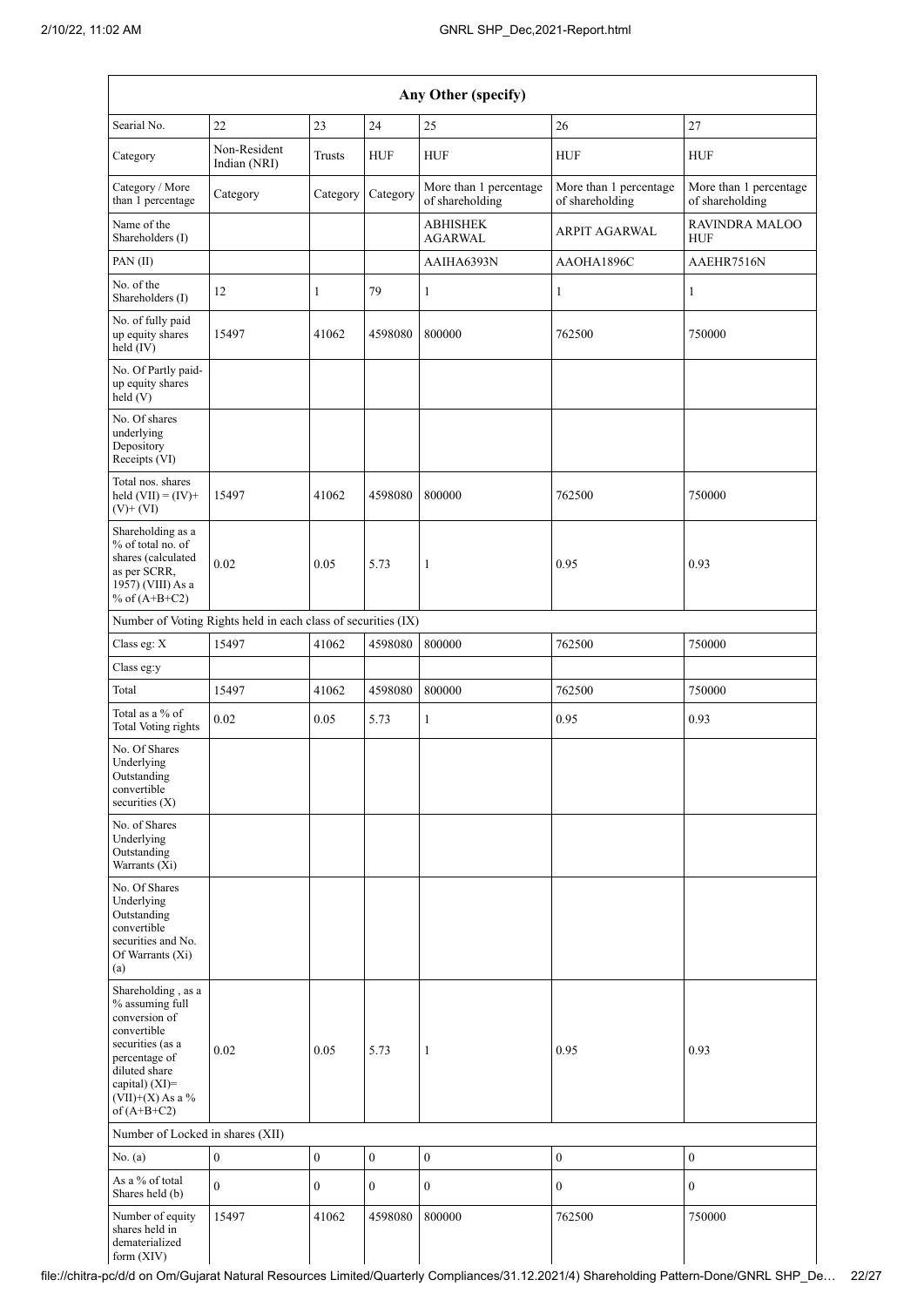| Reason for not providing PAN    |  |  |  |
|---------------------------------|--|--|--|
| Reason for not<br>providing PAN |  |  |  |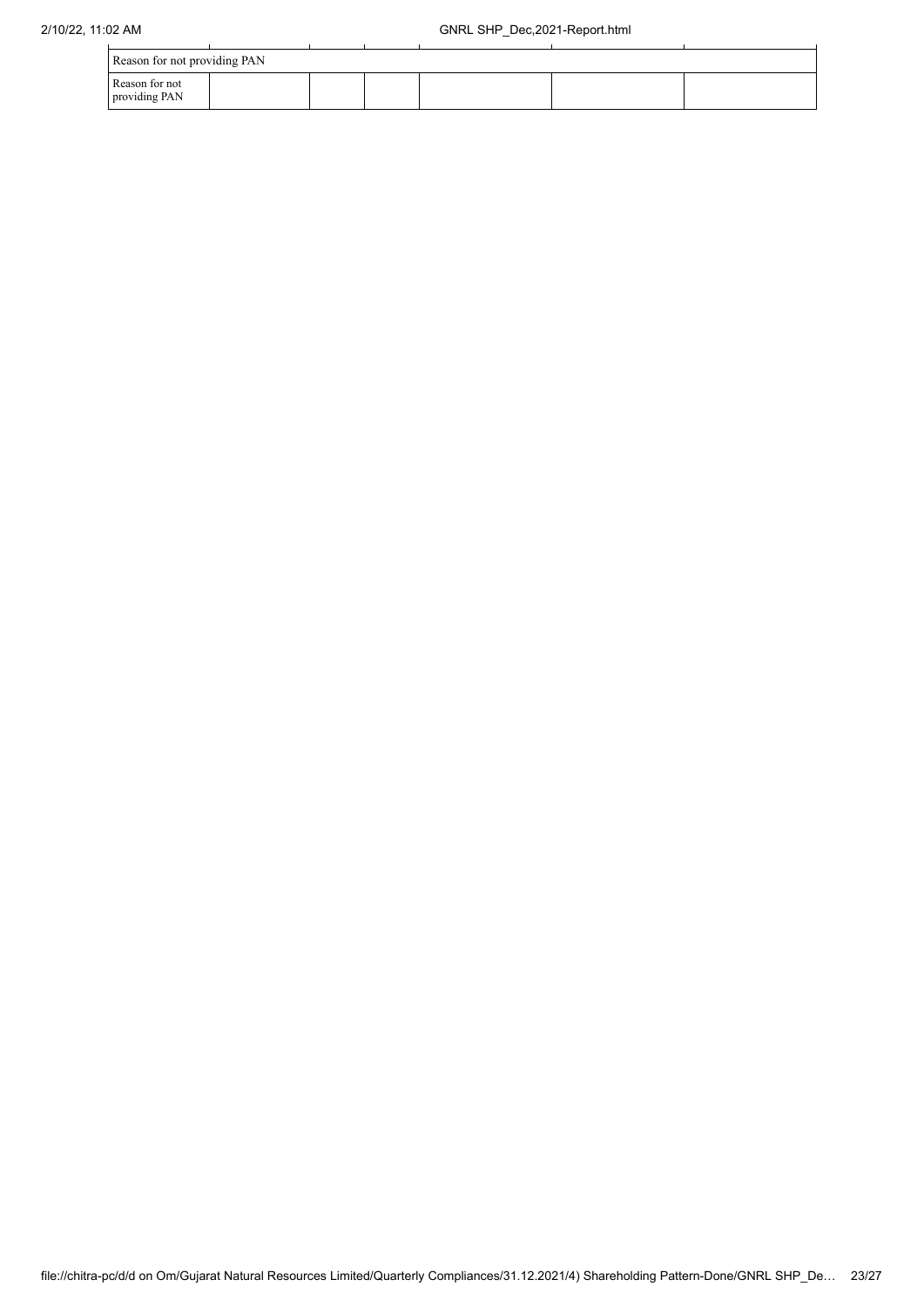| Any Other (specify)                                                                                                                                                                  |                                                               |  |  |  |  |  |  |
|--------------------------------------------------------------------------------------------------------------------------------------------------------------------------------------|---------------------------------------------------------------|--|--|--|--|--|--|
| Searial No.                                                                                                                                                                          |                                                               |  |  |  |  |  |  |
| Category                                                                                                                                                                             |                                                               |  |  |  |  |  |  |
| Category / More<br>than 1 percentage                                                                                                                                                 |                                                               |  |  |  |  |  |  |
| Name of the<br>Shareholders (I)                                                                                                                                                      | Click here to go back                                         |  |  |  |  |  |  |
| PAN(II)                                                                                                                                                                              | Total                                                         |  |  |  |  |  |  |
| No. of the<br>Shareholders (I)                                                                                                                                                       | 183                                                           |  |  |  |  |  |  |
| No. of fully paid<br>up equity shares<br>$\text{held}(\text{IV})$                                                                                                                    | 45228760                                                      |  |  |  |  |  |  |
| No. Of Partly paid-<br>up equity shares<br>held (V)                                                                                                                                  |                                                               |  |  |  |  |  |  |
| No. Of shares<br>underlying<br>Depository<br>Receipts (VI)                                                                                                                           |                                                               |  |  |  |  |  |  |
| Total nos. shares<br>held $(VII) = (IV) +$<br>$(V)$ + $(VI)$                                                                                                                         | 45228760                                                      |  |  |  |  |  |  |
| Shareholding as a<br>% of total no. of<br>shares (calculated<br>as per SCRR,<br>1957) (VIII) As a<br>% of $(A+B+C2)$                                                                 | 56.36                                                         |  |  |  |  |  |  |
|                                                                                                                                                                                      | Number of Voting Rights held in each class of securities (IX) |  |  |  |  |  |  |
| Class eg: X                                                                                                                                                                          | 45228760                                                      |  |  |  |  |  |  |
| Class eg:y                                                                                                                                                                           |                                                               |  |  |  |  |  |  |
| Total                                                                                                                                                                                | 45228760                                                      |  |  |  |  |  |  |
| Total as a % of<br><b>Total Voting rights</b>                                                                                                                                        | 56.36                                                         |  |  |  |  |  |  |
| No. Of Shares<br>Underlying<br>Outstanding<br>convertible<br>securities (X)                                                                                                          |                                                               |  |  |  |  |  |  |
| No. of Shares<br>Underlying<br>Outstanding<br>Warrants (Xi)                                                                                                                          |                                                               |  |  |  |  |  |  |
| No. Of Shares<br>Underlying<br>Outstanding<br>convertible<br>securities and No.<br>Of Warrants (Xi)<br>(a)                                                                           |                                                               |  |  |  |  |  |  |
| Shareholding, as a<br>% assuming full<br>conversion of<br>convertible<br>securities (as a<br>percentage of<br>diluted share<br>capital) (XI)=<br>$(VII)+(X)$ As a %<br>of $(A+B+C2)$ | 56.36                                                         |  |  |  |  |  |  |
| Number of Locked in shares (XII)                                                                                                                                                     |                                                               |  |  |  |  |  |  |
| No. $(a)$                                                                                                                                                                            | 15000000                                                      |  |  |  |  |  |  |
| As a % of total<br>Shares held (b)                                                                                                                                                   | 33.16                                                         |  |  |  |  |  |  |
| Number of equity<br>shares held in<br>dematerialized<br>form (XIV)                                                                                                                   | 45228760                                                      |  |  |  |  |  |  |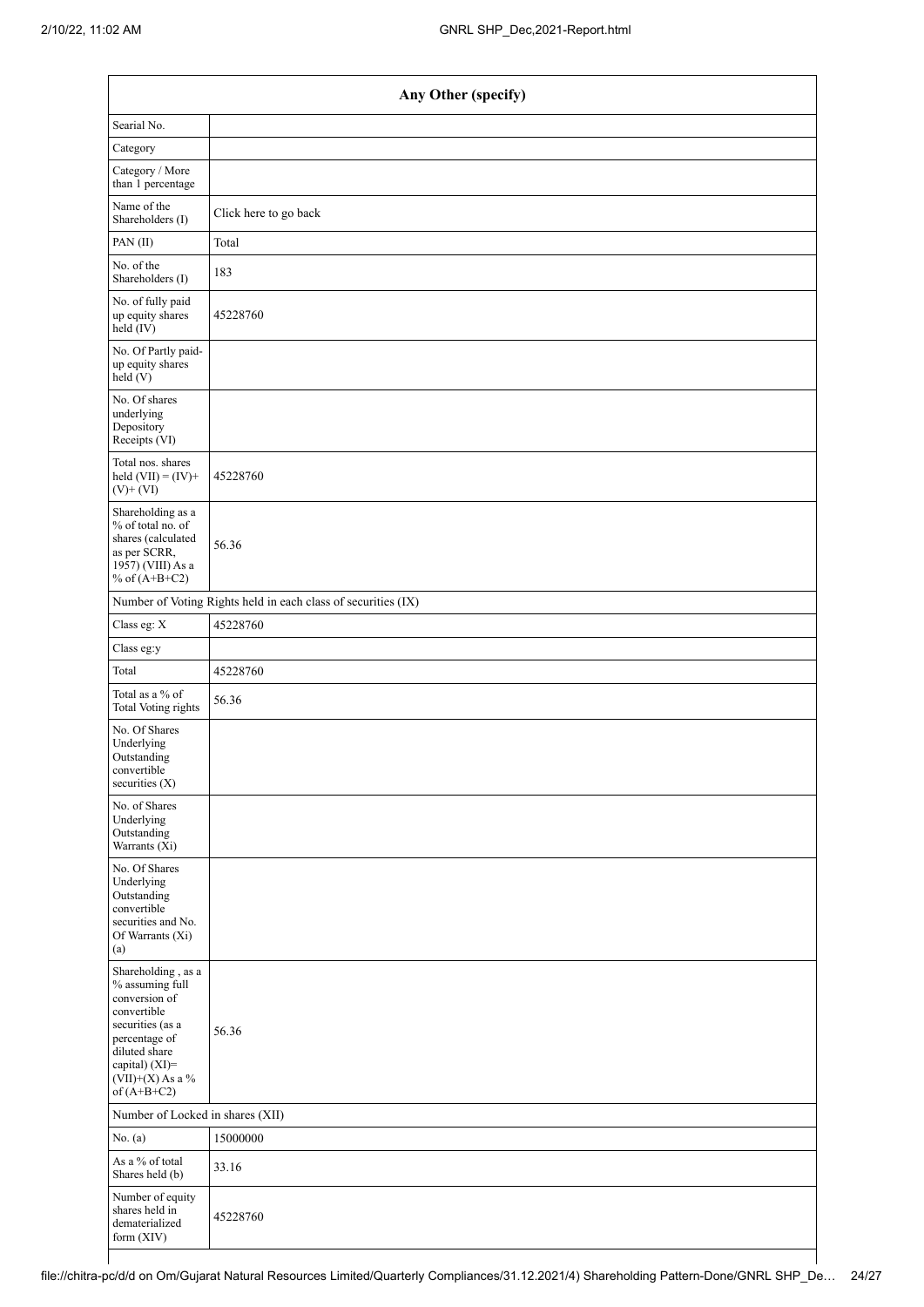Reason for not providing PAN

Reason for not providing PAN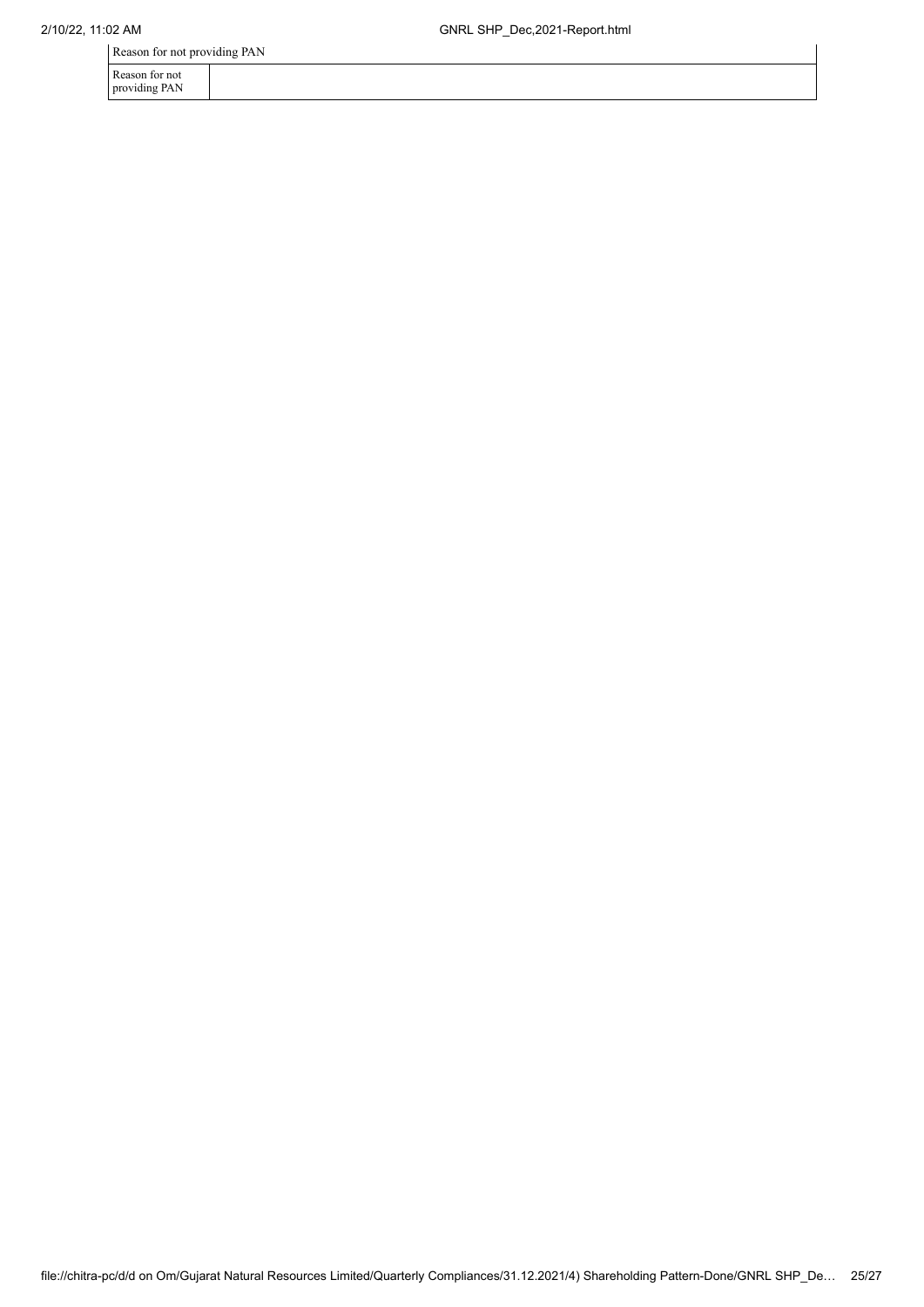| <b>Text Block</b>      |          |
|------------------------|----------|
| Textual Information(1) | Exempted |